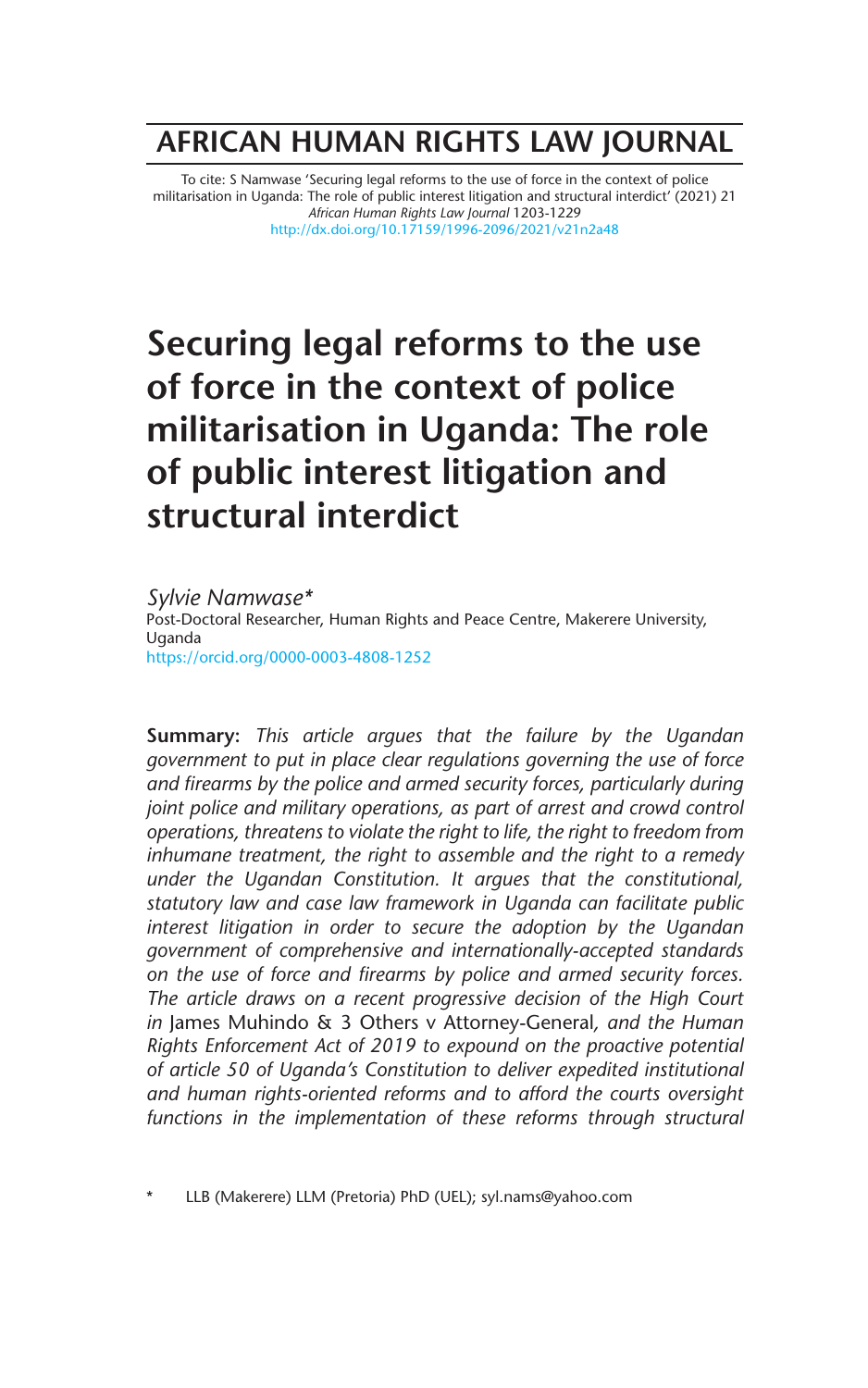*interdict. These aspects of the public interest litigation framework in Uganda offer a pathway to civilian-led reform in a highly statecontrolled, politicised and militarised police and security sector over which Ugandans otherwise have no civilian oversight. Thus, the article explores the potential of public interest litigation as an empowering tool in competing approaches to state formation in transitional contexts and positions public interest litigation as a transformative response to militarisation in a fragile state.* 

**Key words:** *use of force; militarisation; police powers; Uganda;* James Muhindo & 3 Others v Attorney-General*; Human Rights Enforcement Act of 2019*

### **1 Introduction**

Militarisation is defined variably by different scholars but essentially involves 'the enlargement of the role of the military establishment in society'.1 Some indicators of militarisation include the proportion of a country's gross domestic product (GDP) allocated to the military; the frequency with which the military is used to suppress civil disorder; the frequency of military *coups*; and the size of the domestic arms industry.2 Some scholars define it to include the prevalent use of force as an instrument of political power, the growing influence of the military over civilian affairs and its growing influence in social and economic affairs.<sup>3</sup> This article focuses on the manifestation of militarisation within the framework of use of force by the police and army as instruments of political power and control of civilian affairs. It posits that the permissible legal framework for the use of force by the police in Uganda entrenches a colonial legacy of violence as a means of regime survival and control as opposed to a policy of the protection of citizens. This legacy has facilitated a steady militarisation process within the institutional and normative framework governing the police forces. The effect has been a vicious cycle of human rights violations on a mass scale at the hands of the police and the armed forces, usually against political opposition rallies or protests or against political opposition figures, and with no accountability.4 This cycle of

<sup>1</sup> PA Agbese 'The political economy of militarisation in Nigeria' (1990) 25 *Africa Spectrum* 293.

<sup>2</sup> Agbese (n 1) 294.<br>3 As above.

 $\frac{3}{4}$  As above.

<sup>4</sup> Human Rights Watch 'Uganda: Ensure independent investigation into Kasese killings' 15 March 2017, https://www.hrw.org/news/2017/03/15/ugandaensure-independent-investigation-kasese-killings; Human Rights Watch 'Uganda: Investigate 2009 Kampala riot killings' 10 September 2010, https://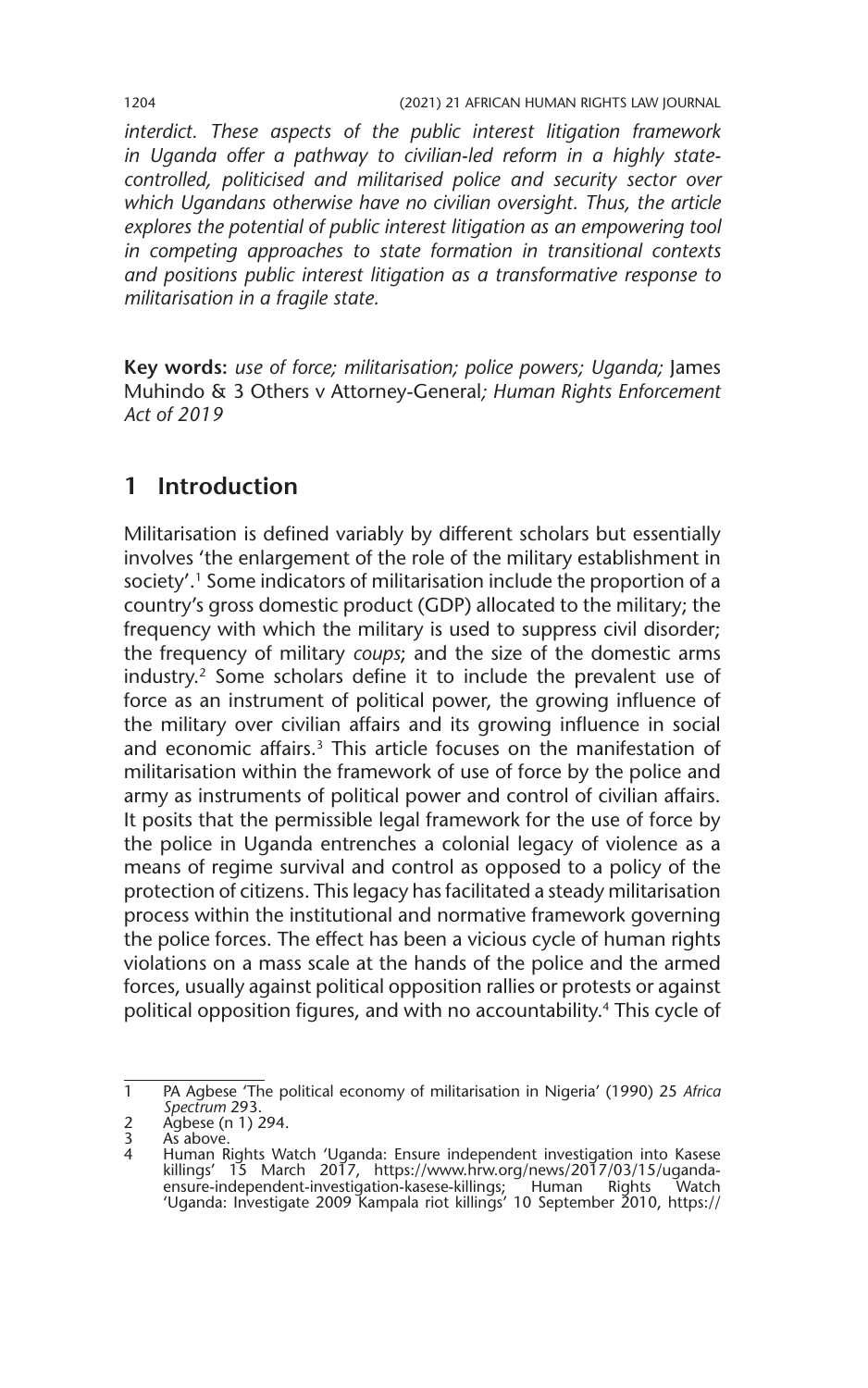political violence historically contributed to the country's instability under each successive regime, and is cited as a cause in fomenting ethnic animosities and instating a cycle of vengeance.<sup>5</sup> To date there has been no systematic legal and policy intervention to disrupt it despite numerous calls for and attempts at reform.<sup>6</sup>

The article argues that the state's interest in monopolising the means and ends of violence for political dominance accounts for its recalcitrance in opposing fundamental reform of the use of force by the police. Thus, a citizen-led initiative provides the most viable avenue for a chance at introducing such reforms, which can best be achieved and facilitated through public interest litigation and court supervision under structural interdict. Uganda's constitutional and statutory landscape provide both these tools. The aim of the article is to demonstrate these arguments in four parts. Part 1 is the introduction; part 2 explores the nature and extent of militarisation under the use of force framework of the Ugandan police force as well as the human rights implications. Part 3 discusses the role of public interest litigation in securing fundamental reforms to the use of force framework to seal the human rights protection gaps. Part 4 highlights the limits of public interest litigation and amplifies the case for structural interdict and court supervision of use of force reforms under the Human Rights Enforcement Act. Part 5 concludes with some reflections on the implications of such reforms for peacebuilding in Uganda.

### **2 Militarisation of the police, human rights and use of force standards**

The Ugandan police was instituted in 1899 as a colonial paramilitary force charged with protecting British colonial interests.<sup>7</sup> Although purportedly a civilian force, it executed many military duties.<sup>8</sup> As a police force during colonial rule it was answerable to the regime and the political executive's will and not to the people. It was highly

www.hrw.org/news/2010/09/10/uganda-investigate-2009-kampala-riot-killings (accessed 24 July 2018).

<sup>5</sup> YK Museveni *Sowing the mustard seed* (1997); AB Kasozi *The social origins of violence in Uganda* (1994)*.*

<sup>6</sup> HURINET-Uganda *Towards a democratic and accountable police service: The public perception on the state of policing in Uganda* (2017); M Nankinga 'Uganda police launches human rights policy' 13 February 2019, https://www.upf.go.ug/ uganda-police-force-launches-human-rights-policy/ (accessed 24 July 2018).

<sup>7</sup> Commonwealth Human Rights Initiative (CWHRI) The police, the people,<br>the politics: Police accountability in Uganda (2006) 12, http://www.<br>humanrightsinitiative.org/publications/police/uganda\_country\_report\_2006. pdf (accessed 24 July 2018).

<sup>8</sup> As above. These included patrolling of borders, suppressing cattle raids, putting down violent boundary disputes and actual service in army units.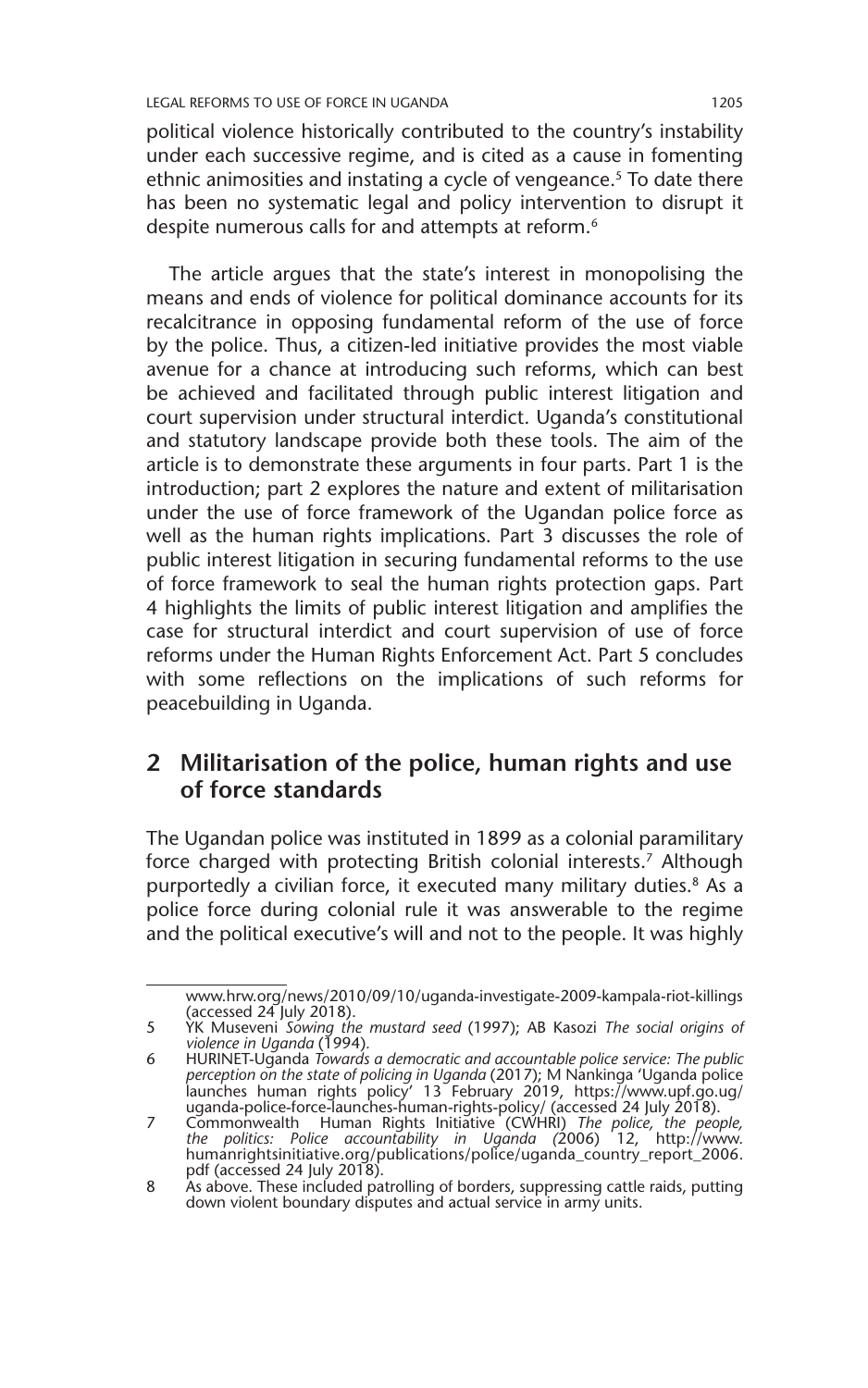militarised and authoritarian and emphasised law and order at the expense of human rights.<sup>9</sup> The post-independence character of the police force did not change for the better. Instead, the same blueprint for its practice as used by the colonial government was adopted by successive regimes post-independence for political and military clout to secure power and to violently suppress political opposition.<sup>10</sup> The independence regimes adopted a strategy of undermining and neglecting the police force in favour of the army as it had become apparent that whoever controlled military power also had the most assured control of political power.<sup>11</sup> When the current regime under President Museveni took power in 1986 following armed rebellion, its leadership promised a fundamental change in Uganda's political landscape.12 Unfortunately, it too perpetuated the very ills it sought to eradicate regarding state violence.<sup>13</sup> It inherited a poorly-trained, underpaid and ideologically non-aligned police force which it has neglected to professionalise as a civilian institution.14 Instead, the regime set about militarising the police to close the ideological gap by recruiting army officers to staff it at all levels, introducing military training for the police and equipping it with heavy weaponry which it deploys in joint operations with the Uganda Peoples' Defence Forces (UPDF).<sup>15</sup> Notable events include the appointment in 2001 of Major General Katumba Wamala as the Inspector-General of Police (IGP) and the 2005 takeover by Major General Kale Kayihura, which events are viewed as significant indicators of the police militarisation process.16

 While some changes in 2018 ushered in a civilian IGP, the deputy IGP is an army officer.17 Moreover, the country is witnessing a steady recruitment of army personnel into more high-ranking positions in the police under a context to which the current IGP has referred as 'an increasing convergence of policing and military doctrine'.18 In

13 As above. See also JD Barkan *Uganda: Assessing risks to stability* (2011) 9-10.

<sup>9</sup> As above.

<sup>10</sup> Kasozi (n 5). See also B Kabumba et al *Militarism and the dilemma of post-colonial statehood: The case of Museveni's Uganda* (2017).

<sup>11</sup> As above. See also Commonwealth Initiative (n 7) 3 4.<br>12 J Oloka-Onyango 'Governance, democracy and develo

<sup>12</sup> J Oloka-Onyango 'Governance, democracy and development in Uganda today: A socio-legal examination' *African* (1992) 13 *Study Monographs* 91.

<sup>14</sup> Commonwealth Initiative (n 7).

<sup>15</sup> J Kagoro & S Biecker 'For whom do the police work? The Ugandan police between militarisation and everyday duties' (2014) *Institute for Intercultural and International Studies* Working paper, http://paperroom.ipsa.org/papers/ paper\_32619.pdf (accessed 24 July 2018); Commonwealth Initiative (n 7).

<sup>16</sup> Commonwealth Initiative (n 7).<br>17 Business Focus 'Military police b

<sup>17</sup> Business Focus 'Military police boss is new deputy IGP' 4 March 2018, https:// businessfocus.co.ug/military-police-boss-new-deputy-igp/ (accessed 24 July 2018).

<sup>18</sup> K Kazibwe 'IGP Ochola welcomes army officers deployed to police as directors' *Nile Post (Kampala)* 3 July 2019, https://nilepost.co.ug/2019/07/03/igp-ocholawelcomes-army-officers-deployed-to-police-as-directors/ (accessed 24 July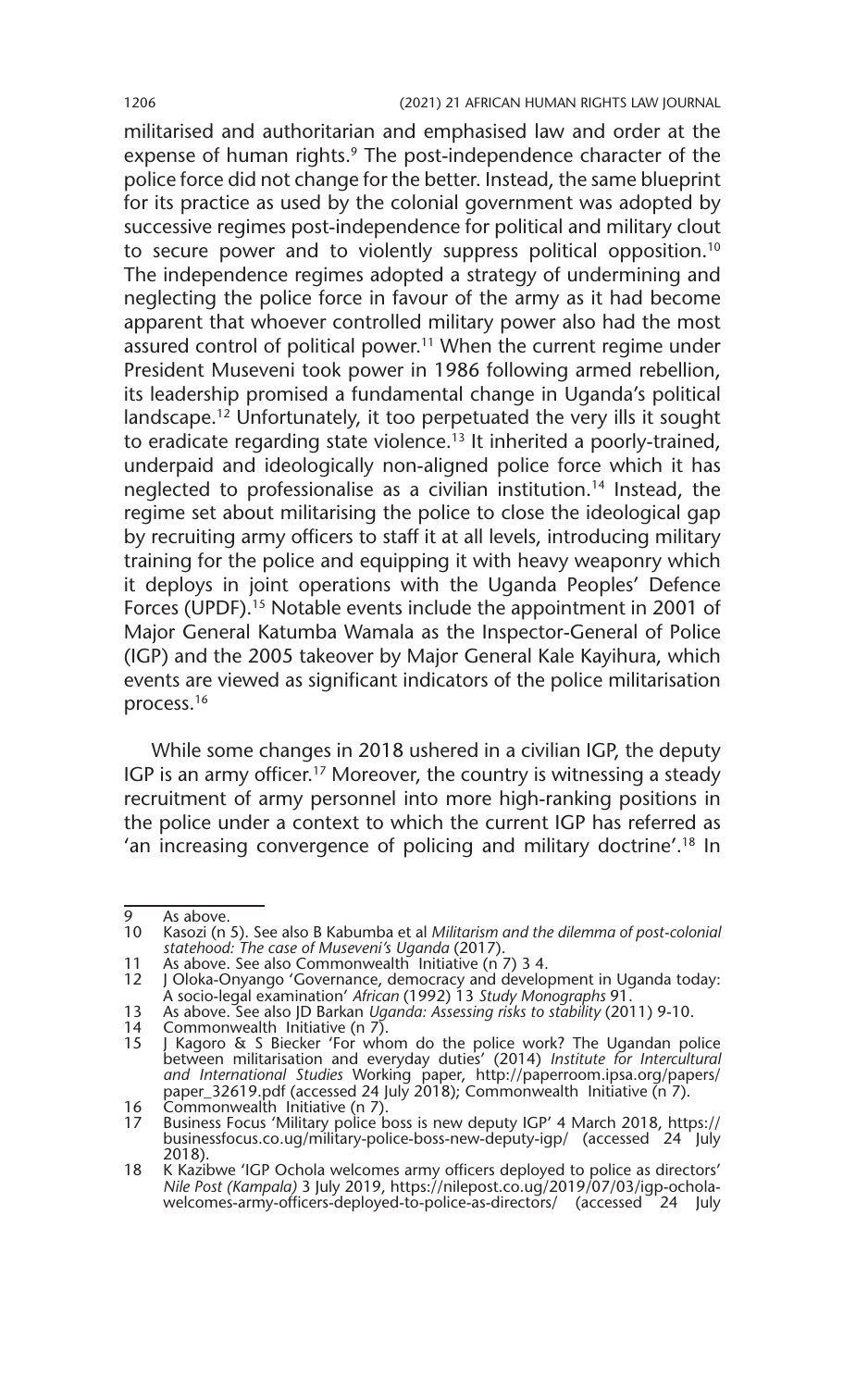LEGAL REFORMS TO USE OF FORCE IN UGANDA 1207

the run-up to and after the 2021 presidential elections, President Museveni appointed as Deputy IGP Major-General Paul Lokech, who went by the title of 'The Lion of Mogadishu' for his outstanding role in the fight against Al-Shabaab in Somalia.19 The President justified the deployment of Lokech as necessary to counter the leading political opposition candidate, Robert Kyagulanyi, whose protesters he perceived as 'an 'insurrection' of 'traitors' who were being backed by foreigners and 'homosexuals, who do not want to see peace and stability in Uganda'.20 By referring to the election period protesters as 'an insurrection' and deploying Major-General Lokech due to, among other qualities, his proven experience in combating urban warfare while in Somalia,<sup>21</sup>it was clear that President Museveni, also the commander-in-chief of the UPDF, perceived of the election protests as an armed conflict scenario requiring a militarised response and not a law enforcement approach. This attitude meant that policing standards retreated in favour of military force and military tactics.

Salter identifies the influence of paramilitary appearances and tactics in the police as examples of police militarisation. These manifest through the use by the police of military weaponry to respond to crime; the indiscriminate use of teargas, rubber bullets and pepper spray to disperse crowds; police mimicking of military uniform such as combat boots and utility belts to carry military technology; the dissemination of paramilitary tactics in normal police work; and the transfer of military and war technology to law enforcement.<sup>22</sup> The Uganda Police Force (UPF) has manifested these attributes including through amassing military weaponry such as assault rifles, machine guns and military tanks, the mimicking of military uniform, training in military tactics among other manifestations, all allegedly to professionalise the police and equip it to respond to the modern challenges of terrorism and law enforcement.23 However, this trend instead has escalated violence and facilitated police brutality.<sup>24</sup>

Militarisation of the UPF also has manifested through the increased joint deployment of the UPF and UPDF in law enforcement missions

<sup>2018);</sup> see also DM Aliker 'Will Maj Gen Paul Lokech be the lion or the lamb of Kampala?' 23 December 2020.

<sup>19</sup> J Kamoga 'Military takes charge in Uganda as tensions rise ahead of polls' *The East African* 11 January 2021.

<sup>20</sup> J Burke & S Okiror 'Bobi Wine likens Uganda's election to a war and battlefield' *The Guardian* 1 July 2021.

<sup>21</sup> L Taylor 'They came in plain clothes with guns: Abducted by Uganda's army'

*Aljazeera* 3 March 2021. 22 M Salter 'Toys for the boys? Drones, pleasure and popular culture in the militarisation of policing' (2014) 22 *Critical Criminology* 168.

<sup>23</sup> HURINET-U 'Towards a democratic and accountable police service: The public perception on the state of policing in Uganda' 2017 68-69.

<sup>24</sup> As above.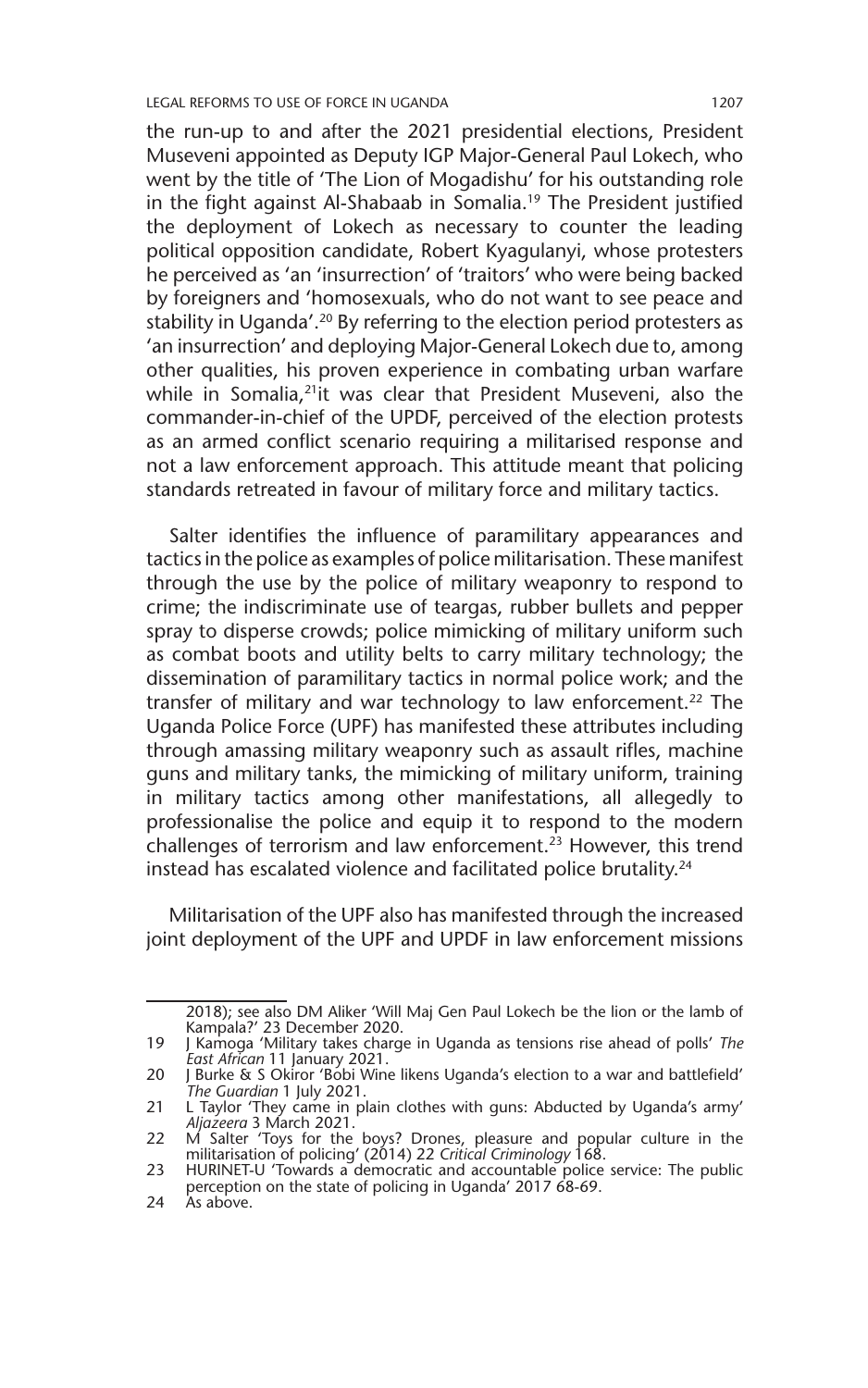under which the regulatory framework and the leadership role of the UPF is ambiguous.<sup>25</sup> In such contexts the militant approach has proven dominant and has resulted in indiscriminate killings and loss of life. Such killings manifested during the November 2020 preelection riots in which over 50 civilians, including children, were killed in a joint UPF and UPFD deployment within a span of two days. $26$ The protests had erupted in response to the arrest and detention of Robert Kyagulanyi, the major political opponent of President Yoweri Museveni referenced above.<sup>27</sup> It later emerged in a leaked report into the said November riots that of all the 50 people killed only 11 were rioters. The rest of the victims were killed by indiscriminate 'stray bullets'.28 Other such killings following joint operations are discussed further below.

It is argued here that the permissiveness of Uganda's statutory legal framework regulating police use of force standards deviates from its constitutional and international obligations, thereby facilitating the 'convergence of police and military doctrine' on the use of force particularly during joint operations to the detriment of human rights. Thus, Ugandan law on the use of force enables and facilitates a militarised approach to law enforcement, as discussed below.

### **2.1 Legal framework on the use of force in Uganda**

It is important to distinguish the ordinary context of and standards for the use of force by the army and the use of force by the police. The army ordinarily uses force for defensive or offensive purposes during armed conflict. Under the rules of international humanitarian law that apply during armed conflict active enemy combatants are lawful military targets and soldiers may do all things necessary to achieve military advantage during hostilities, including shooting to kill.29 The principles of distinction, proportionality and necessity of force all hinge on ensuring that there are minimal or no civilian casualties in the course of armed conflict as long as such civilians take no active part in hostilities.30

<sup>25</sup> S Namwase 'The roots of pre-election carnage by Uganda security forces' *The Conversation* 10 January 2021.

<sup>26</sup> Human Rights Watch 'Uganda: Elections marred by violence' 21 January 2021.<br>27 As above.

As above.

<sup>28</sup> T Butagira 'Government probe report on November riots leaks' *Daily Monitor* 17 May 2021.

<sup>29</sup> M Sassoli & LM Olson 'The relationship between international humanitarian and human rights law where it matters: Admissible killing and internment of fighters in non-international armed conflicts' (2008) 90 *International Review of the Red Cross* 559.

<sup>30</sup> As above.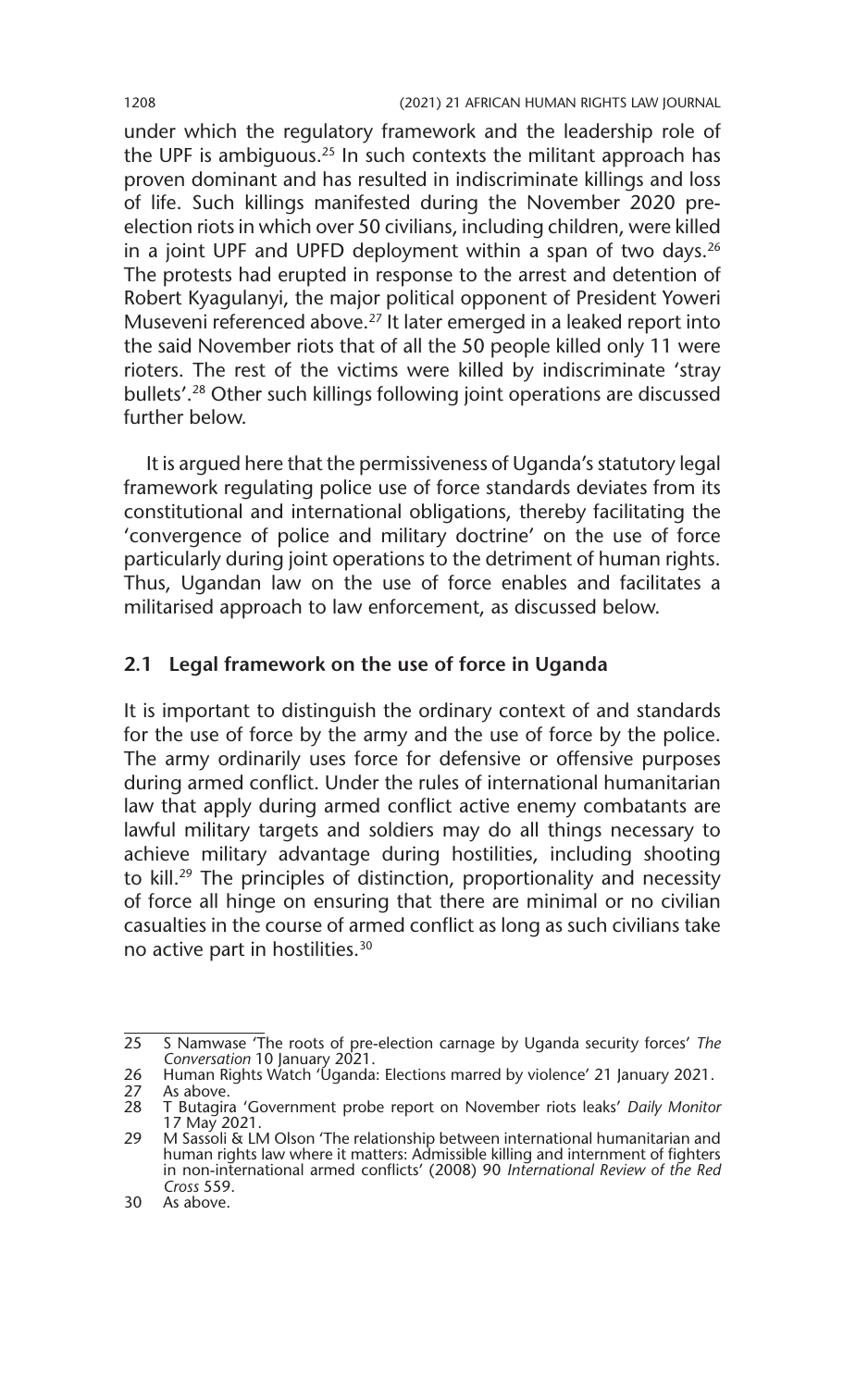For their part, police officers ordinarily exercise their powers during peace time, which is the focus of this article. In these contexts the use of force must be deployed in a manner that respects human rights, particularly the right to life, with their official main prerogative being to arrest a suspect as opposed to shooting to kill. As law enforcement officials the police may use firearms only in self-defence or in defence of others against imminent threats of death or serious injury; to prevent the perpetration of a serious crime involving a threat to life; to arrest a person presenting such a danger or to prevent their escape; but only when less extreme means are insufficient to meet these objectives. Moreover, the intentional use of lethal force should be applied only when strictly unavoidable in order to protect life and in case of an *imminent threat* to life.31 When the army exercises police functions during peace time, it is bound by this strict standard on the use of force to protect the right to life.<sup>32</sup> This limitation on the use of force is reflected under Uganda's constitutional framework as well as the international human rights conventions which Uganda has ratified.

Unfortunately, this standard is not readily evident under Uganda's statutory laws, which disregard the right to life and contribute to the blurring of police and military standards and doctrines on the use of force.

#### *2.1.1 Use of force under the 1995 Constitution*

Uganda's Constitution lays the foundation for the use of force by the police and armed forces. It recognises the Uganda Police Force (UPF) and the Uganda Peoples' Defence Forces (UPDF) as central institutions of defence and national security as well as for the maintenance of law and order.<sup>33</sup> The police force is charged specifically with the protection of life and property alongside its function of maintaining law and order,<sup>34</sup> whereas the UPDF is mandated, among other functions, to foster harmony and understanding between the defence forces and civilians.<sup>35</sup> In direct relation to the limits on the use of force and firearms, the Constitution provides a high threshold for the protection of the right to life under article 22 as follows:

<sup>31</sup> Sassoli & Olson (n 29) 611. See also the UN Basic Guidelines on the Use of Force and Firearms by Law Enforcement Officials (emphasis added), https://www. ohchr.org/en/professionalinterest/pages/useofforceandfirearms.aspx (accessed 24 July 2018).

<sup>32</sup> As above. See also General Comment 3 on the African Charter on Human and Peoples' Rights (The right to life) art 4 para 29.

<sup>33</sup> Arts 208 & 211 1995 Constitution.

<sup>34</sup> Art 212(a) 1995 Constitution.

<sup>35</sup> Art 209(c) 1995 Constitution.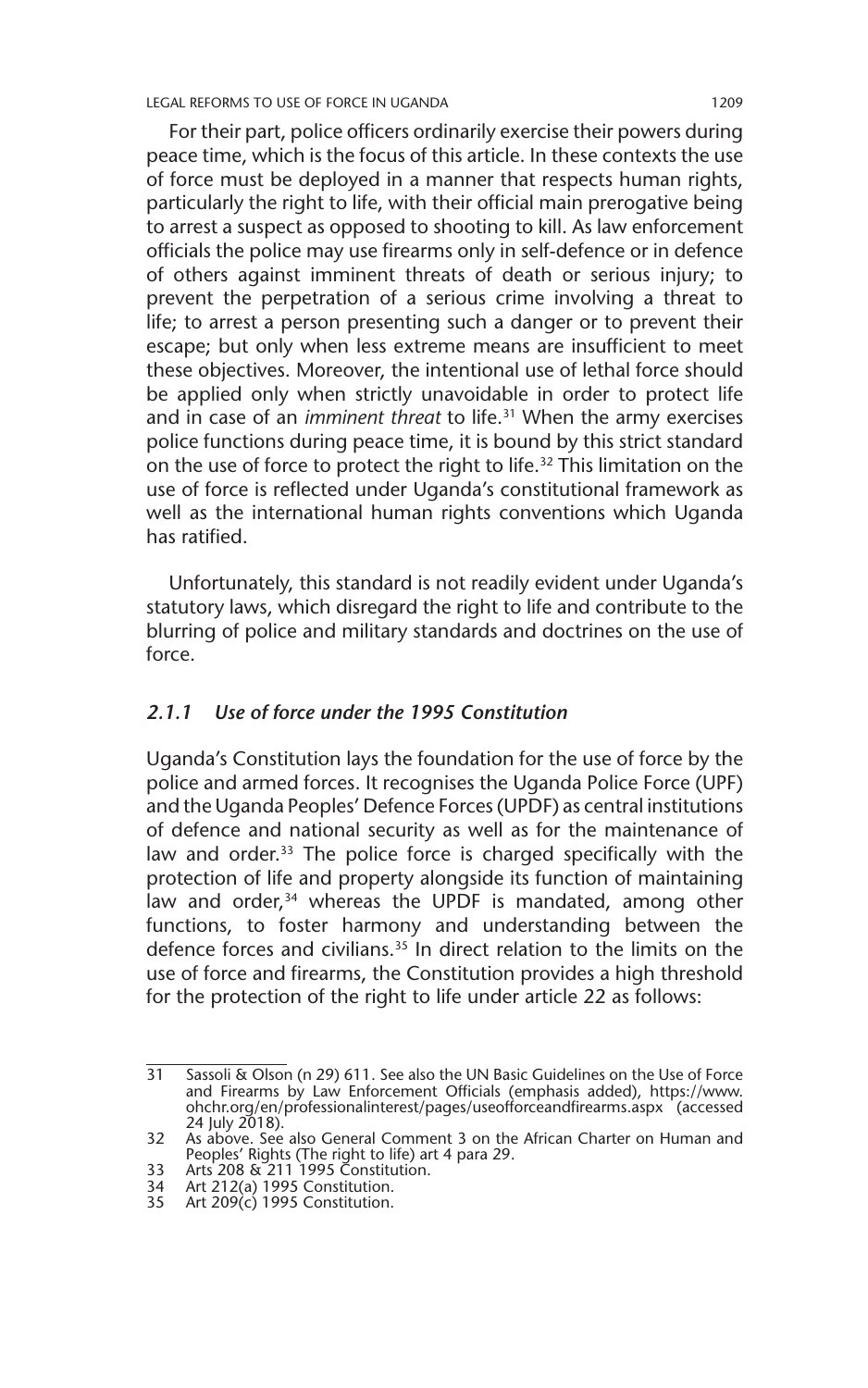(1) No person shall be deprived of life intentionally *except in execution of a sentence passed in a fair trial by a court of competent jurisdiction* in respect of a criminal offence under the laws of Uganda and the conviction and sentence have been confirmed by the highest appellate court.

Uganda also ratified the International Covenant on Civil and Political Rights (ICCPR) $36$  which protects the right to life under article 6 by providing that '[e]very human being has the inherent right to life. This right shall be protected by law. No one shall be arbitrarily deprived of his life.'

The same protection on the right to life is accorded under the African Charter on Human and Peoples' Rights (African Charter) in similar terms.<sup>37</sup>

The right to life is not listed among the non-derogable rights under article 44 of the Ugandan Constitution, but it is submitted that the high threshold for its protection under article 22 and its nonderogability under article 4(2) of ICCPR binds Uganda to uphold it even in situations of emergency. Moreover, the right to life is recognised as a rule of international customary law and as part of *jus cogens*. 38

The United Nations Basic Principles on the Use of Force and Firearms by law enforcement officers (UN Basic Principles) also provide practical guidelines on the limits on law enforcement officers when deploying force and firearms by, among others, calling for the respecting and preserving of human life. On the use of firearms in particular, as highlighted above, the quidelines provide as follows:<sup>39</sup>

Law enforcement officials shall not use firearms against persons except in self-defence or defence of others against the *imminent* threat of death or serious injury, to prevent the perpetration of a particularly serious crime involving grave threat to life, to arrest a person presenting such a danger and resisting their authority, or to prevent his or her escape, and only when less extreme means are insufficient to achieve these objectives. In any event, intentional lethal use of firearms may only be made when strictly unavoidable in order to protect life.

<sup>36</sup> 16 December 1966, 999 UNTS 171, 6 ILM (entered into force 23 March 1976) (ICCPR).

<sup>37</sup> Art 4 African Charter on Human and Peoples' Rights. 38 C Heyns 'Report of the Special Rapporteur on Extrajudicial, Summary or Arbitrary Executions' (2014) UN Doc A/HRC/26/36 para 42.

<sup>39</sup> Basic Principles on the use of force and fire arms for law enforcement officials, adopted by the 8th United Nations Congress on the Prevention of Crime and the Treatment of Offenders, Havana, Cuba, 27 August to 7 September 1990.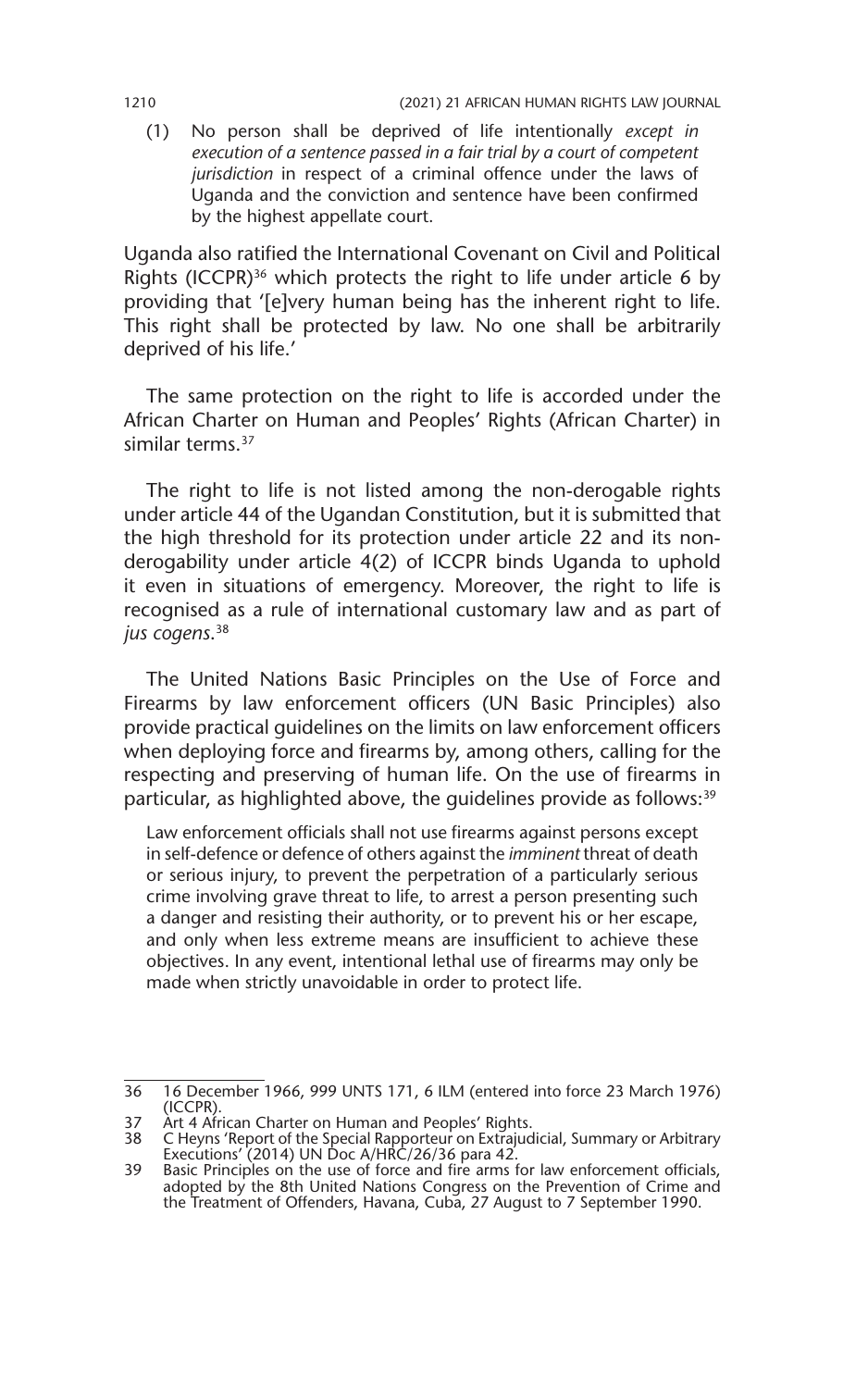Although the UN Basic Principles are considered soft law and are not legally binding, they are 'widely accepted as authoritative statements of the law'.40

In contrast to the foregoing constitutional and international limits, the domestic statutes regulating the UPF and UPDF mandates contain highly-permissive standards and vague frameworks for the use of force which undermine a range of human rights identified below and facilitate the blurring of functions and doctrines on thresholds of force applicable in war and law enforcement contexts, as listed below.

### *2.1.2 Use of force to disperse assemblies or riots*

Sections 65, 68 and 69 of Uganda's Penal Code Act<sup>41</sup> grant powers to police officers or any commissioned officer in the armed forces or other officers empowered by law to make a proclamation as to an unlawful assembly or riot and to disperse it after the proclamation. In particular section 69 provides as follows:

If upon the expiration of a reasonable time after the proclamation is made, or after the making of the proclamation has been prevented by force, twelve or more persons continue riotously assembled together, any person authorised to make the proclamation, or any police officer or any other person acting in aid of that person or police officer, *may do all things necessary* for dispersing the persons so continuing assembled or for apprehending them or any of them, and if any person makes resistance, *may use all such force as is reasonably necessary for overcoming such resistance and shall not be liable in any criminal or civil proceeding for having, by the use of such force, caused harm or death to any person*.

A similar provision is contained in section 36 of the Police Act.<sup>42</sup> Although this provision in the Police Act has since been declared unconstitutional,<sup>43</sup> the continued existence of its equivalent under the Penal Code Act as seen above renders its nullification redundant.

#### *2.1.3 Use of force in arrest and custodial contexts*

In situations of arrest, the Criminal Procedure Code Act under section 2 permits the use of *all means necessary* to effect an arrest,

<sup>40</sup> Heyns (n 38) para 44. 41 Penal Code Act, Cap 120. 42 Police Act Cap 303 (as amended).

<sup>43</sup> *Moses Mwandha v Attorney-General* Constitutional Petition 5 of 2007, https:// ulii.org/ug/judgment/constitutional-court-uganda/2019/5 (accessed 24 July 2018).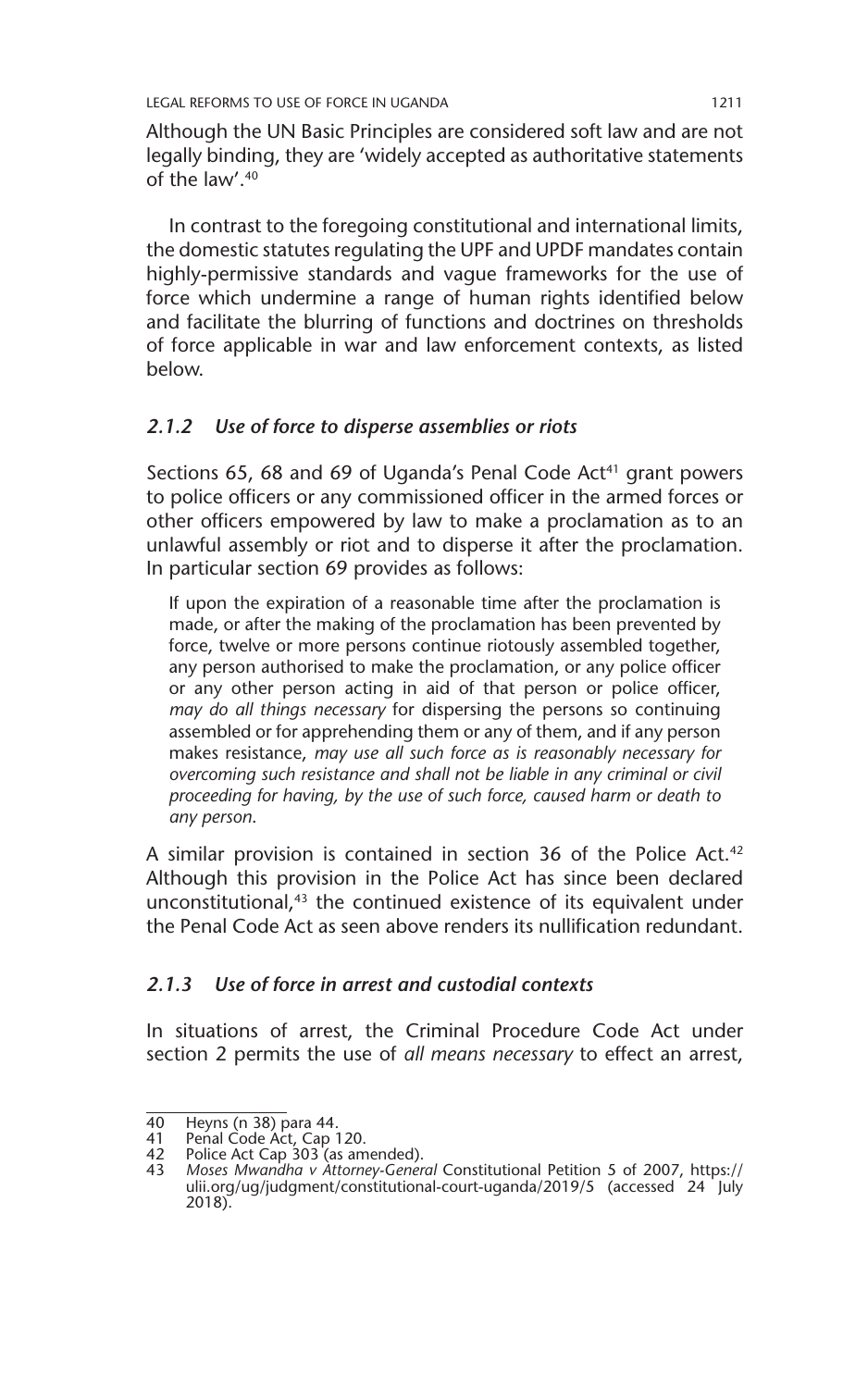although it cautions that this does not justify the use of more force than was reasonable in the specific circumstances under which it was applied or than was necessary to apprehend the offender. However, it is submitted that this precaution is equivocal when juxtaposed with the overtly 'enabling provision' which permits the use of 'all means necessary' to effect an arrest. This equivocation stands in stark contrast to the unequivocal protection afforded the right to life under Uganda's Constitution, as seen above.

The Prisons Act contains a slightly more restrictive standard on the use of force in custodial contexts compared to the foregoing provisions. Sections 40(2), (3) and (4) of the Act restrain the use of firearms without first resorting to non-violent means and, where unavoidable, to use firearms with restraint and 'in proportion to the seriousness of the threat and the legitimate objective to be achieved while minimising injury and preserving the prisoner's life'. However, even with this seemingly restrictive standard, the justification for the use of firearms has a low threshold of 'ensuring compliance with lawful orders and to maintain discipline in the prison'.<sup>44</sup> Further in custodial contexts, the Police Act under section 28 imposes restrictions on the use of firearms by police officers although it also permits a low threshold for their use in order to 'prevent persons attempting to escape from custody'. This low level is in stark contrast to the high threshold under the UN Basic Principles of self-defence or defence of others against an imminent threat to life or grievous harm.<sup>45</sup> 'An imminent threat is one that is expected to materialise in actual harm in a split second or at most a matter of seconds.'46 More succinctly, the Special Rapporteur on Extra-Judicial or Summary Executions notes the following with respect to the right to life and the use of firearms:47

The 'protect life' principle demands that lethal force may not be used intentionally merely to protect law and order or to serve other similar interests (for example, it may not be used only to disperse protests, to arrest a suspected criminal, or to safeguard other interests such as property). The primary aim must be to save life. In practice, this means that only the protection of life can meet the proportionality requirement where lethal force is used intentionally, and the protection of life can be the only legitimate objective for the use of such force. A fleeing thief who poses no immediate danger may not be killed, even if it means that the thief will escape.

47 Heyns (n 38) para 72.

<sup>44</sup> Sec 40(1) Criminal Procedure Code Act Cap 116.

<sup>45</sup> Art 9 UN Basic Principles (n 39).

<sup>46</sup> https://www.policinglaw.info/international-standards (accessed 24 July 2018).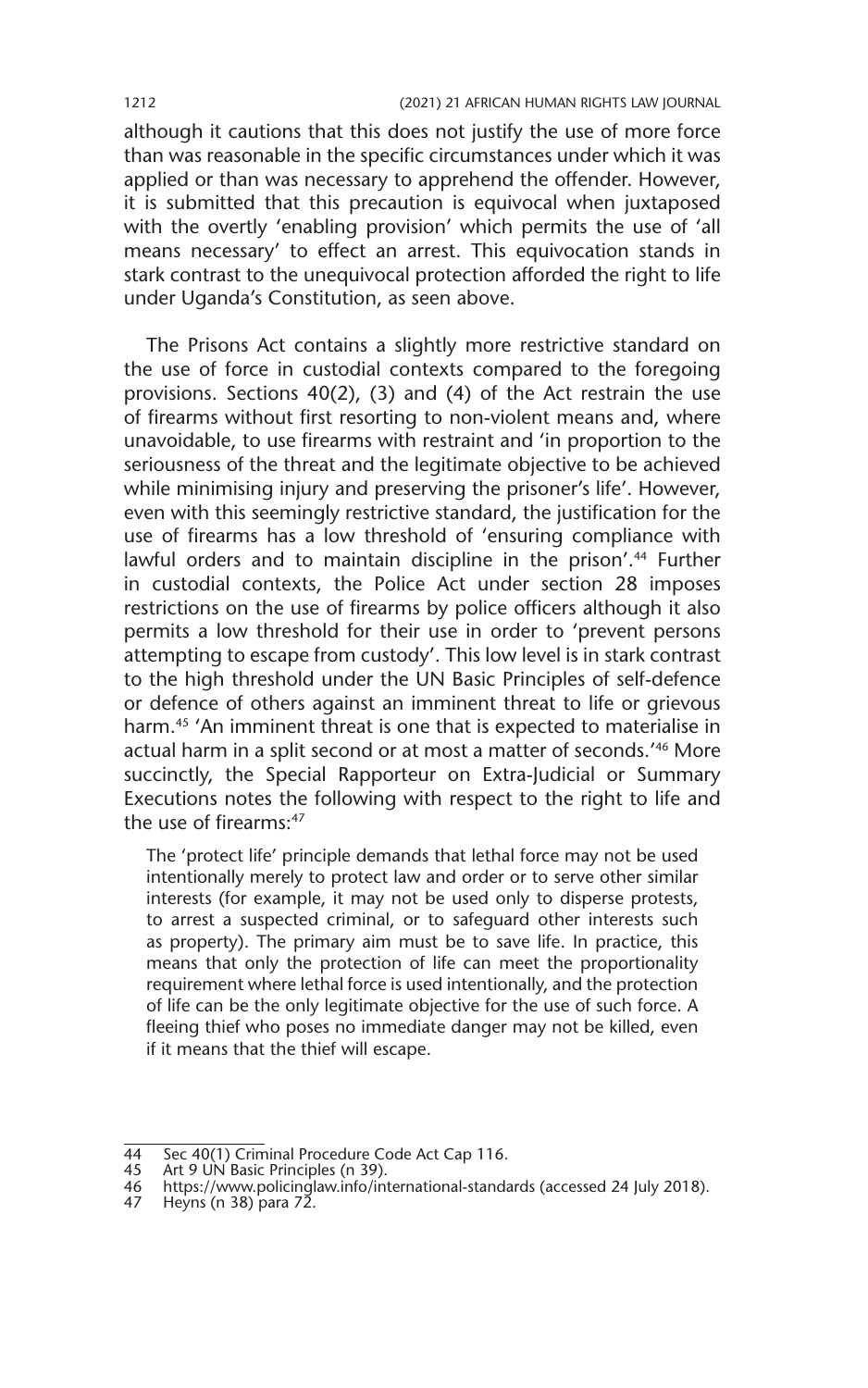LEGAL REFORMS TO USE OF FORCE IN UGANDA 1213

All the foregoing statutory provisions under Ugandan law deviate from the high constitutional and international human rights thresholds on the right to life. The laws also omit clear limitations on the use of force mandates of the UPF and the UPDF in peace time contexts. Applied to a vague legal framework regulating joint police and military deployments, these permissive statutory provisions facilitate a dominant militarised approach to the use of force in law enforcement and, through it, enable and entrench a cycle of human rights violations.

### **2.2 Joint deployment of the armed and police forces and human rights violations**

Under article 209 of the Constitution and section 42 of the UPDF Act army officers are liable to be called on to assist the civilian authority in case of an emergency, a riot or a disturbance of the peace which it is beyond that authority's powers to suppress or prevent. Here it must be noted that under General Comment 3 on the right to life under the African Charter:<sup>48</sup>

Members of the armed forces can only be used for law enforcement in exceptional circumstances and where strictly necessary. Where this takes place all such personnel must receive appropriate instructions, equipment and thorough training on the human rights legal framework that applies in such circumstances.

Similar restrictions on and regulation of the armed forces prior to joint deployments in law enforcement contexts exist in the laws of progressive African countries such as South Africa, but are absent under Ugandan law.49 Moreover, under South African law it is unequivocally provided that joint deployments do not automatically confer command and control powers to the South African Defence Forces over the South African Police Service and *vice versa*. By comparison, under Uganda's law the military personnel called upon in joint deployments and without further appointment or oath have and may exercise powers and duties of a police officer while retaining their powers and duties as military officers.<sup>50</sup> The army officer thus deployed acts only as a military force and is obliged to obey the orders of his or her superior who exercises power in collaboration with the officer in charge of the civil power,<sup>51</sup> but there is no similar

<sup>48</sup> General Comment 3 on the African Charter on Human and Peoples' Rights (The right to life) art 4 para 29.

<sup>49</sup> Sec 20(11) South Africa Defence Act 42 of 2002.

<sup>50</sup> Sec 43(1) Uganda Peoples' Defence Forces Act (UPDF Act).

<sup>51</sup> Sec  $43(2)$  UPDF Act.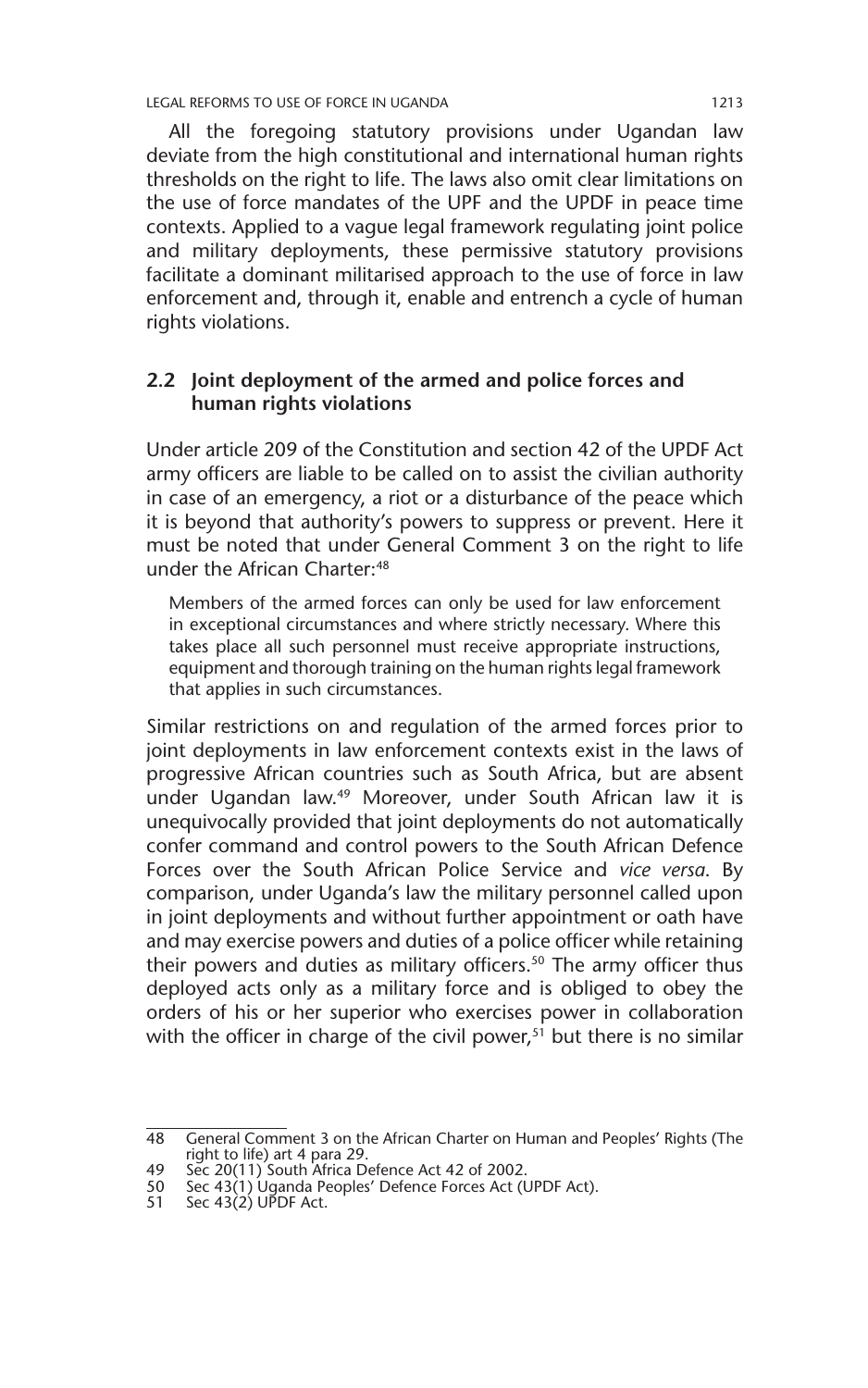unequivocal protection of lines of authority for the police officers in terms of chain of command.

It has been observed that '[a]n army may kill in the execution of its normal functions but the function of the police is fulfilled by apprehending and bringing to account. An armed policeman is not a soldier, and a soldier is not an armed policeman.'52

The foregoing provisions of the UPDF Act combined with Uganda's permissive use of force powers for police officers serve to blur this distinction during joint military and police operations. They also effectively subordinate the civilian police authority to the military authority by emphasising the military chain of command without declaring a similar pronouncement in respect of the command and control structures of the police forces during joint deployment. Given Uganda's historical and political context considered above, it is unlikely that a joint police and military deployment would result in the genuinely collaborative relationship envisaged under the UPDF Act. Indeed, some findings from inquiries into previous joint deployments indicate that the UPDF dominates and intimidates the UPF and disregards civilian laws and procedures.<sup>53</sup>

The various human rights violations that have been perpetrated by the use of excessive force during joint UPF and UPDF operations in peace time must be understood in this context. Thus, riots in support of a traditional ruler in 2009 resulted in the police and army killing more than 40 people as they protested the state's blockade on their king's movements,<sup>54</sup> while a raid on another traditional leader's premises by the Ugandan army and the police force, purportedly to quell an uprising late in 2016, resulted in the death of more than 100 people in the Rwenzori region.<sup>55</sup>

It should be observed in this context that joint police and military deployments are weaponised to suppress political opposition. In 2005 an unconstitutional raid on the High Court was orchestrated by unidentified men dressed in black to re-arrest a key political opposition figure, Dr Kizza Besigye, and other co-accused persons after they had been granted bail on charges of terrorism. The men were later identified as members of the Joint Anti-Terrorism Task Force

<sup>52</sup> JR Thackrah 'Army-police collaboration against terrorism' (1983) 56 *Police Journal* 46.

<sup>53</sup> Commonwealth Initiative (n 7) 12 13.<br>54 Human Rights Watch 2010 (n 4).

<sup>54</sup> Human Rights Watch 2010 (n 4).<br>55 Yuganda admits security forces

<sup>55</sup> 'Uganda admits security forces killed over 100 people in palace raid in November', http://www.africanews.com/2017/03/16/uganda-admits-securityforces-killed-over-100-people-in-a-palace-raid-in/ (accessed 10 August 2017).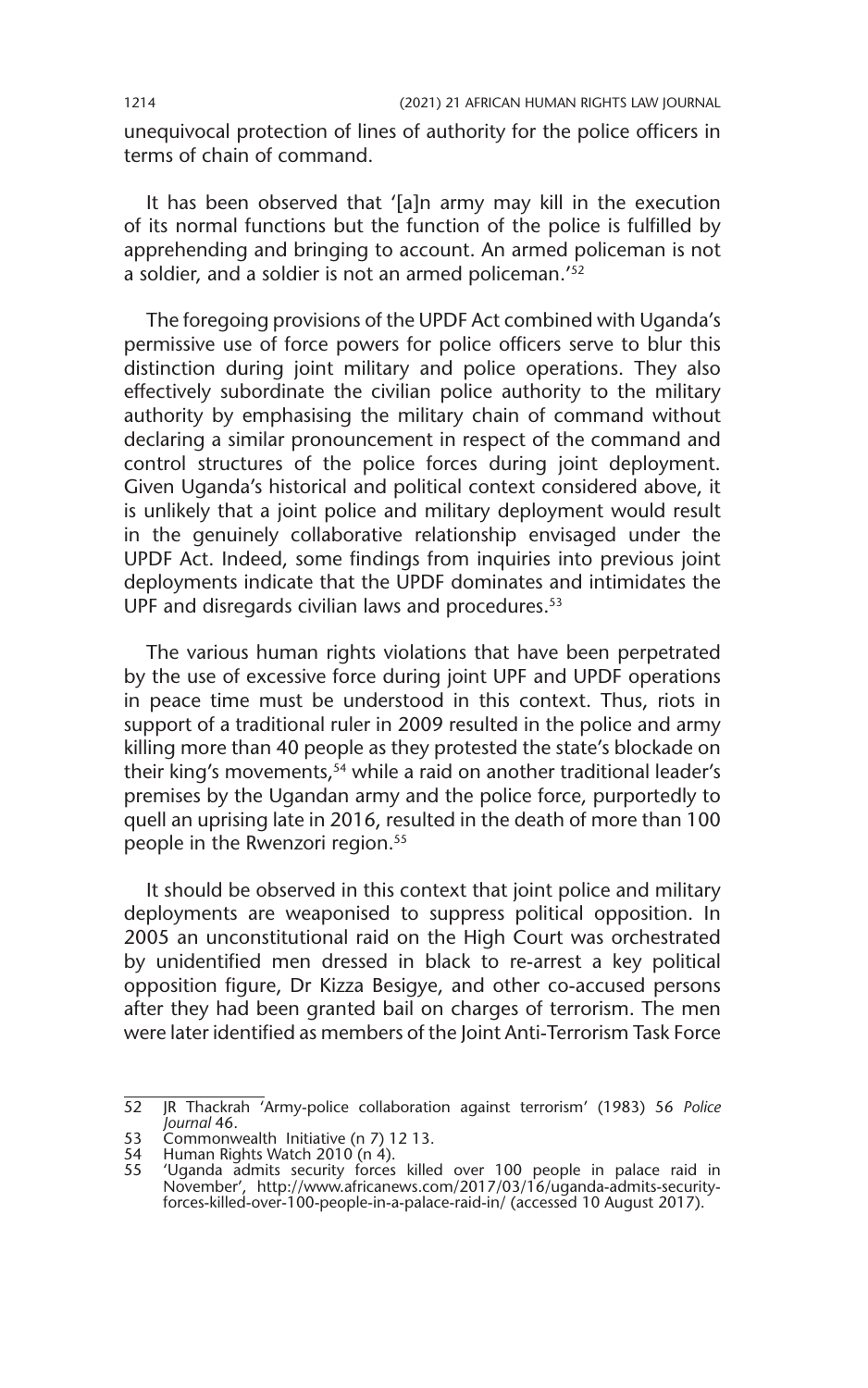LEGAL REFORMS TO USE OF FORCE IN UGANDA 1215

(JATT), a special joint force from the army, police and anti-terrorism teams.56 The explanation offered later by the UPDF spokesperson at the time was that the team had been deployed to re-arrest the accused persons so that they could be tried under the General Court Martial as they were subject to military and not civilian law.<sup>57</sup> The analysis made by some scholars was that the re-arrest in fact was meant to prevent Dr Besigye from running against the incumbent Museveni in the 2006 presidential elections.<sup>58</sup>

In yet another violation of the separation of powers principle, the Special Forces Command (SFC), which is part of the UPDF believed to be presidential guards, was deployed in force at the Ugandan Parliament on 27 September 2017, allegedly at the request of the inspector-general of police, violently evicted opposition legislators during the tabling of a Bill aimed at lifting the presidential age limit. The Bill as well as the SFC deployment have been condemned as unconstitutional and as serving the interests of a life presidency for President Museveni.59

From the foregoing discussion it emerges that the laxity of the legal framework on the use of force during peace time in Uganda, coupled with gaps in the law regulating joint police and military operations, facilitates militarised responses to law enforcement and perpetuates a disregard for human rights. It lays the basis for the argument that real reform in such contexts cannot come from the state's initiative but from a vigilant civilian-led intervention using the tools of public interest litigation and structural interdict.

### **3 Use of force laws and the reform potential of public interest litigation**

Public interest litigation (PIL) has been defined as 'a court action seeking remedies aimed at a broader public good, as opposed to the specific interests of the individual litigant(s)'. $60$  The action impacts

<sup>56</sup> International Bar Association 'Judicial independence undermined: A report on Uganda' (2007) 26, file:///C:/Users/user/Downloads/Uganda\_Judicial\_ independence\_undermined%20(2).pdf) (accessed 24 July 2018).

<sup>57</sup> As above.<br>58 GB Asiimy

<sup>58</sup> GB Asiimwe 'Of fundamental change and no change: Pitfalls of constitutionalism and political transformation in Uganda, 1995-2005' (2014) 39 *Africa Development*  37.

<sup>59</sup> The Observer 'Makerere law dons slam age limit Bill' (2017), http://observer.ug/ news/headlines/55249-makerere-law-dons-slam-age-limit-bill.html (accessed 24 July 2018).

<sup>60</sup> J Oloka-Onyango 'Human rights and public interest litigation in East Africa: A bird's eye view' 5 January2015 3, https://ssrn.com/abstract=2606120 or http:// dx.doi.org/10.2139/ssrn.2606120 (accessed 24 July 2018).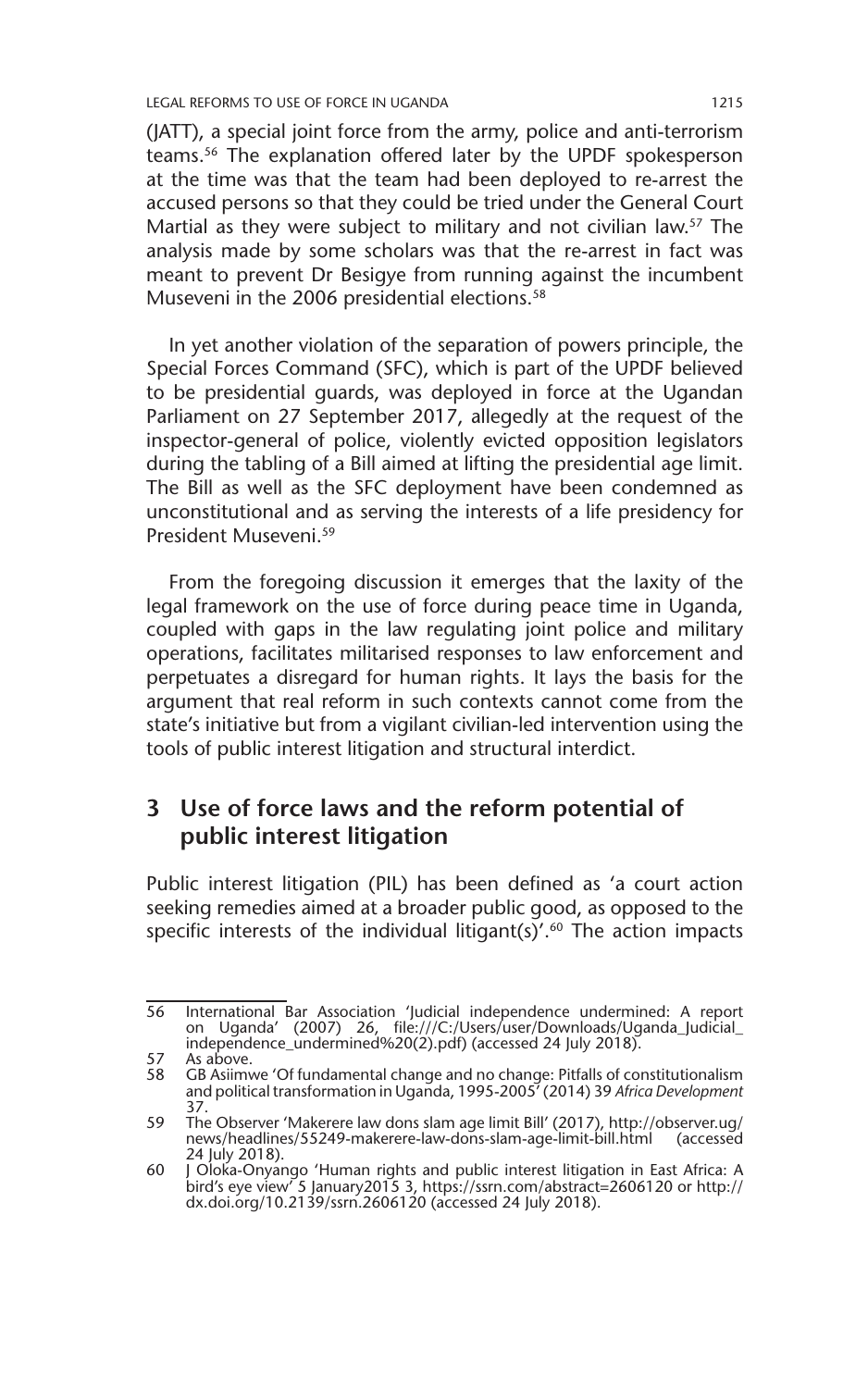the public at large even if instituted by an individual.<sup>61</sup> PIL cases may result in the alteration of laws and the declaration of some laws as unconstitutional with the effect of enhancing human rights protections for the wider public.<sup>62</sup>

According to Oloka Uganda's 1995 Constitution opens up various avenues for accessing justice by the public against a history of instability and political turmoil where justice has been limited.<sup>63</sup> He identifies a wealth of court decisions arising out of PIL that have expanded the human rights and political freedoms in the country spanning free speech, gender equality, multiparty democracy and dignity, among others.<sup>64</sup> He also points to four key articles of the Constitution as responsible for the rise in PIL cases, namely, article 50 which opens up *locus standi*; article 126 which enables the circumventing of technicalities; article137 which grants interpretative jurisdiction to the Court of Appeal; and article 43 which excludes from 'public interest' political persecution, detention without trial, limitation of the enjoyment of the rights and freedoms beyond what is acceptable and demonstrably justifiable in a free and democratic society or what is provided for in this Constitution. This latter article was especially included as a move away from the historical misuse of 'public interest' in perpetuation of an oppressive agenda in the state's interests.65 Oloka predicts that Uganda and the rest of East Africa are bound to witness more PIL cases in the future, given the continuing existence of colonial era laws on their statute books which require reform, the increase in state impunity and the need for accountability for state actions in order to protect vulnerable groups.<sup>66</sup>

In Uganda this prediction is already proving accurate and it can further be predicted that the colonial era 'use of force' laws discussed above will be the subject of PIL in the not too distant future. A range of cases brought under a liberal article 50 and article 137 above have laid the ground for future prospects relying on this action, as discussed further below.

#### **3.1 Article 50: Rights infringed or 'threatened'**

The 1995 Constitution provides a liberal basis for PIL as it permits a court action based on a right that has been infringed or that is

<sup>61</sup> As above.<br>62 As above.

As above.

<sup>63</sup> Oloka-Onyango (n 60) 14 17.

<sup>64</sup> Oloka-Onyango (n 60) 25.

<sup>65</sup> Oloka-Onyango 14. 66 Oloka-Onyango 42.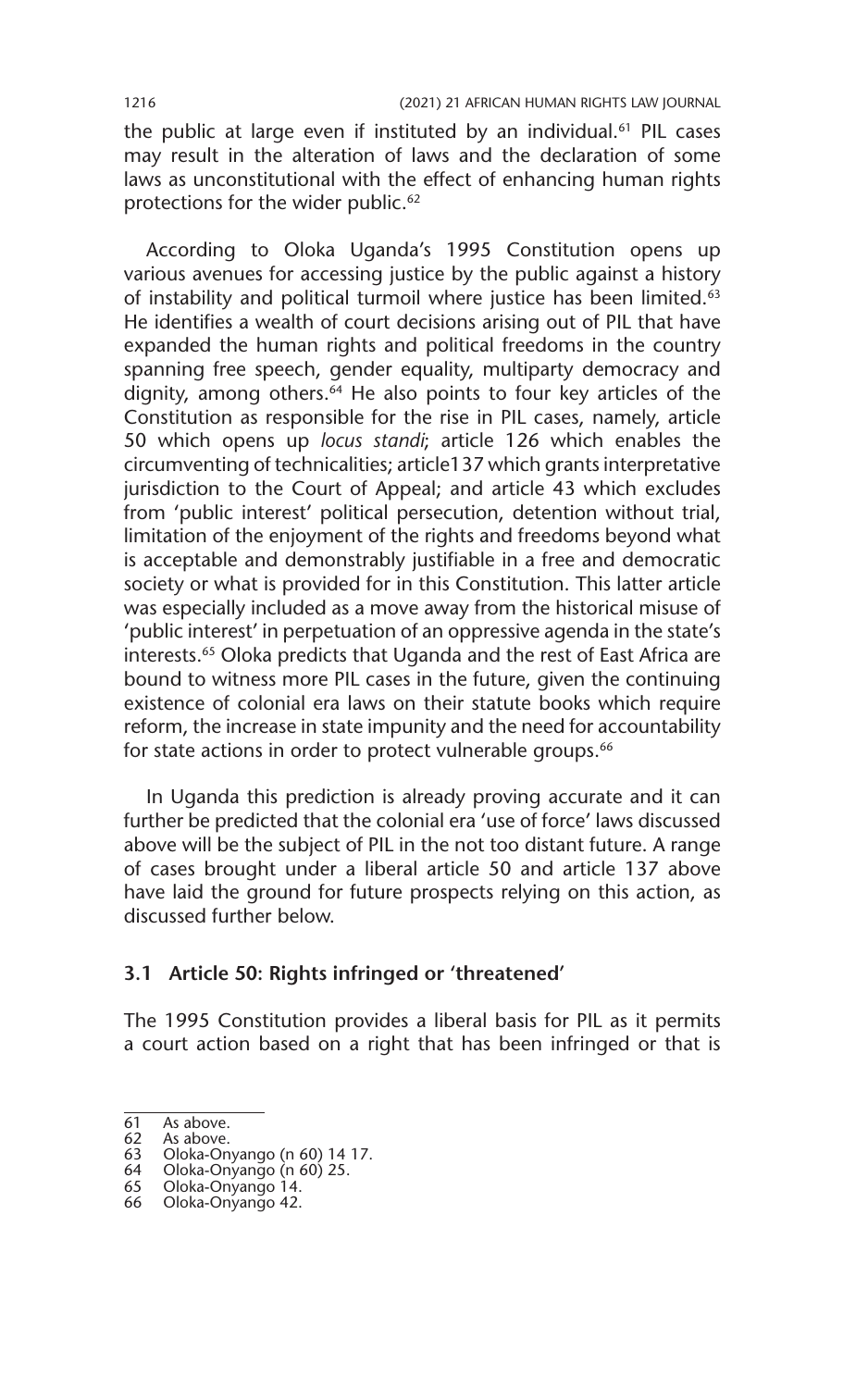threatened. Article 50(1) specifically provides that '[a]ny person who claims that a fundamental or other right or freedom guaranteed under this Constitution has been infringed or *threatened*, is entitled to apply to a competent court for redress which may include compensation'.

In the true spirit of PIL this provision allows any individual Ugandan to initiate a court action which will not directly benefit him or her but enhance the human rights protections of the Ugandan public at large. Thus, in *James Muhindo & 3 Others versus Attorney-General*67 the applicants filed an application under article 50 seeking declaratory orders that the absence of an adequate procedure governing evictions from land was a violation of the rights to life, dignity and property under articles 22, 24 and 26 of the Constitution. They also petitioned the Court for an order compelling the government of Uganda to develop comprehensive guidelines governing land evictions before, during and after the process of evictions. They argued that the mere absence of the guidelines amounted to a breach by the state of its article 20(2) constitutional obligations to respect, protect and promote the human rights of Ugandans enumerated above.<sup>68</sup>

In keeping with the liberal nature of article 50, Ssekaana J ruled that although the petitioners had produced no evidence to prove the claims of alleged human rights violations during land eviction processes, the Court took judicial notice of the fact that evictions have always resulted in various human rights violations in Uganda. Moreover, the Court noted that the state had itself acknowledged this fact through its Ministry of Lands. The justice noted the broad wording of article 50(1) of the Constitution which 'allows for a human rights case to be brought where one alleges that a right has been infringed or *threatened*' in order to partly allow the order. On this basis, the Court declared that the absence of adequate procedures governing evictions was a threat to and could lead to the violation of the rights to life, to dignity and to property under articles 22, 24 and 26 of the 1995 Constitution of Uganda.<sup>69</sup> The Court granted the order compelling the government to develop comprehensive guidelines governing evictions before, during and after the fact.<sup>70</sup> However, as will be further discussed below, such orders that require extensive reform and which target government institutions are likely

<sup>67</sup> *James Muhindo & 3 Others v AG* Miscellaneous Cause 127 of 2018 (before Justice Ssekaana Musa), https://ulii.org/ug/judgment/hc-civil-division-uganda/2019/2 (accessed 24 July 2018).

<sup>68</sup> *Muhindo* (n 67) 9.

<sup>69</sup> *Muhiindo* 17.

<sup>70</sup> As above.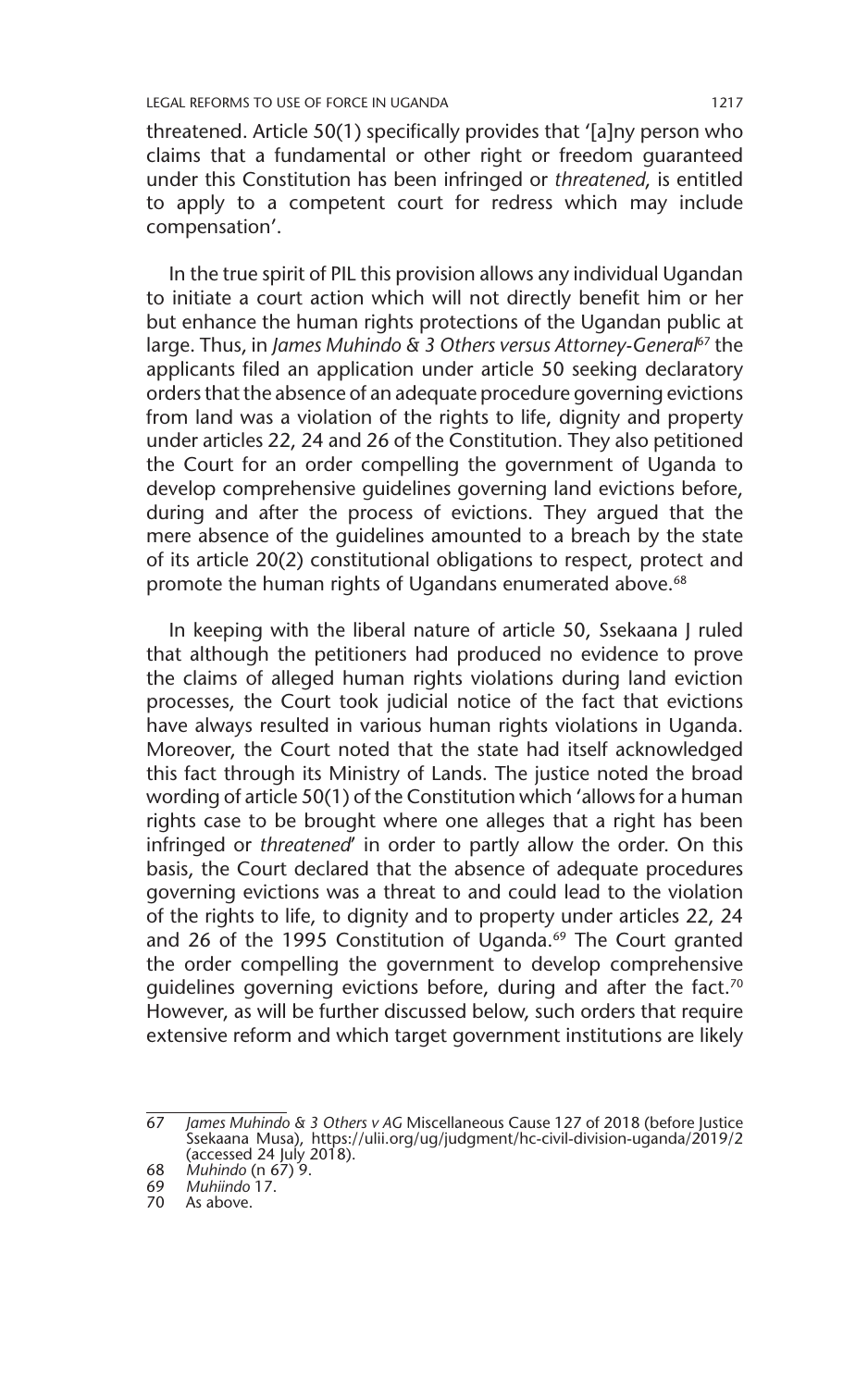to be disregarded by the state unless the court retains jurisdiction to supervise their implementation.

The *Muhindo* decision serves as a good indicator that public interest litigation regarding use of force laws need not suffer the evidential burden of actual human rights violations accruing from excessive use of force by the state in order to succeed. The petition need only indicate the rights that are *threatened* by the continuing existence on Uganda's statute books of laws with highly-permissive standards on the use of force coupled with no accountability for abuse by the police and armed forces. Further, a lack of regulations on the standards governing the use of force, particularly during joint UPF and UPDF missions, perpetuates the violation of these rights. On demonstrating the rights violated or threatened under present conditions that relate to the use of force, there already is a court precedent that can lend support to the success of this cause.

### **3.2 Use of force: Threats to the rights to life, dignity, association and remedy**

The decision of *Moses Mwandha v Attorney-General*71 was instituted under article 137 of the Constitution challenging the constitutionality of, among other provisions, section 36 of the Police Act. Although this petition was lodged by an individual, the final outcome had ramifications for the enjoyment of rights by the general public and as such could be categorised as part of the body of public interest litigation.<sup>72</sup> Briefly, the facts of the case are that the petitioner, a coordinator of the Busoga Pressure Group for Development, applied to the inspector-general of police (IGP) for a permit to allow his group to stage a peaceful demonstration against the failure of the Uganda Investment Authority to distribute investment opportunities equally between the capital city and his city of Jinja. The IGP declined to grant the permit and directed the group instead to voice their grievances before Parliament. The IGP referred to various sections of the Police Act, including section 36, in denying the permit.

Section 36 of the Police Act, which is similar in terms to section 69 of the Penal Code Act, has already been discussed in part 2 of this article, but is reproduced here for purposes of the discussion in this part of the article. It provides:<sup>73</sup>

<sup>71</sup> *Mwandha* (n 43).

<sup>72</sup> Oloka-Onyango (n 60) 14.

<sup>73</sup> Sec 36 Police Act (n 42) (my emphasis).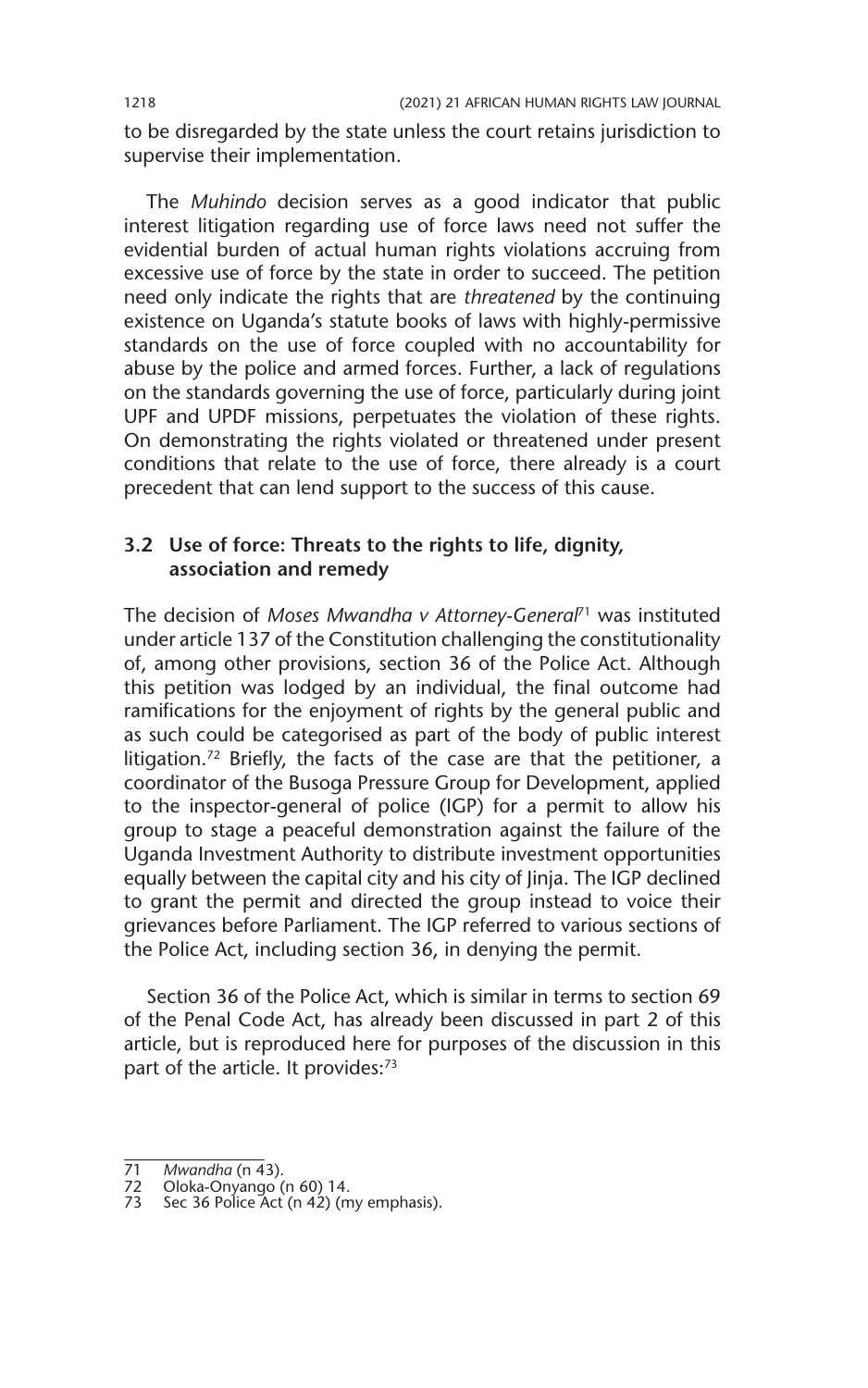LEGAL REFORMS TO USE OF FORCE IN UGANDA 1219

If upon the expiration of a reasonable time after a senior police officer has ordered an assembly to disperse … the assembly has continued in being, any police officer, or any other person acting in aid of the police officer, may do *all things necessary* for dispersing the persons so continuing assembled, or for apprehending them or any of them, and, if any person makes resistance, may *use all such force as is reasonably necessary for overcoming that resistance, and shall not be liable in any criminal or civil proceedings for having by the use of that force caused harm or death to any person*.

The Court in *Mwandha* found that the power of the police officer to do 'all things necessary' for dispersing the persons assembled or to disperse them was '*nothing but a licence to shoot and kill citizens who are peacefully assembled to express their views as guaranteed under the Constitution*' and went beyond the powers of Parliament to enact.74 The Court further noted that by granting immunity to the police from harm caused the law not only condoned but authorised and legitimised police brutality.<sup>75</sup>

In a similar fashion to the *Muhindo* decision above, the Court took judicial notice of the report by the Human Rights Commission of 15 July 2016 on police brutality which detailed human rights violations by the police. It also noted an August 2018 statement by the Uganda Law Society on excessive use of force by the police and army as well as a report by the Human Rights and Peace Centre at Makerere University detailing the human rights violations perpetrated through excessive use of force by the police and army. The Court also recognised that the head of state had himself noted the use of excessive force by police and had even issued use of force guidelines on 28 October 2018 regarding the arrest and detention of arrested persons.76

Kakuru J observed that if section 36 of the Police Act was meant to protect citizens, on the basis of the evidence it was instead *doing the reverse of protecting their right to freedom of assembly*. 77 It would indeed follow that if the state has a permissible mandate on the use of force to disperse assemblies, groups with political agendas opposed to those of the government would be deterred from associating or assembling for fear of losing their lives or facing grievous harm by the state forces and in response to which they would receive no justice. Kakuru J further castigated the state for complaining about

<sup>74</sup> *Mwandha* (n 43) 20.

<sup>75</sup> As above.<br>76 Mwandha

<sup>76</sup> *Mwandha* (n 43) 21-25.

<sup>77</sup> *Mwandha* 25.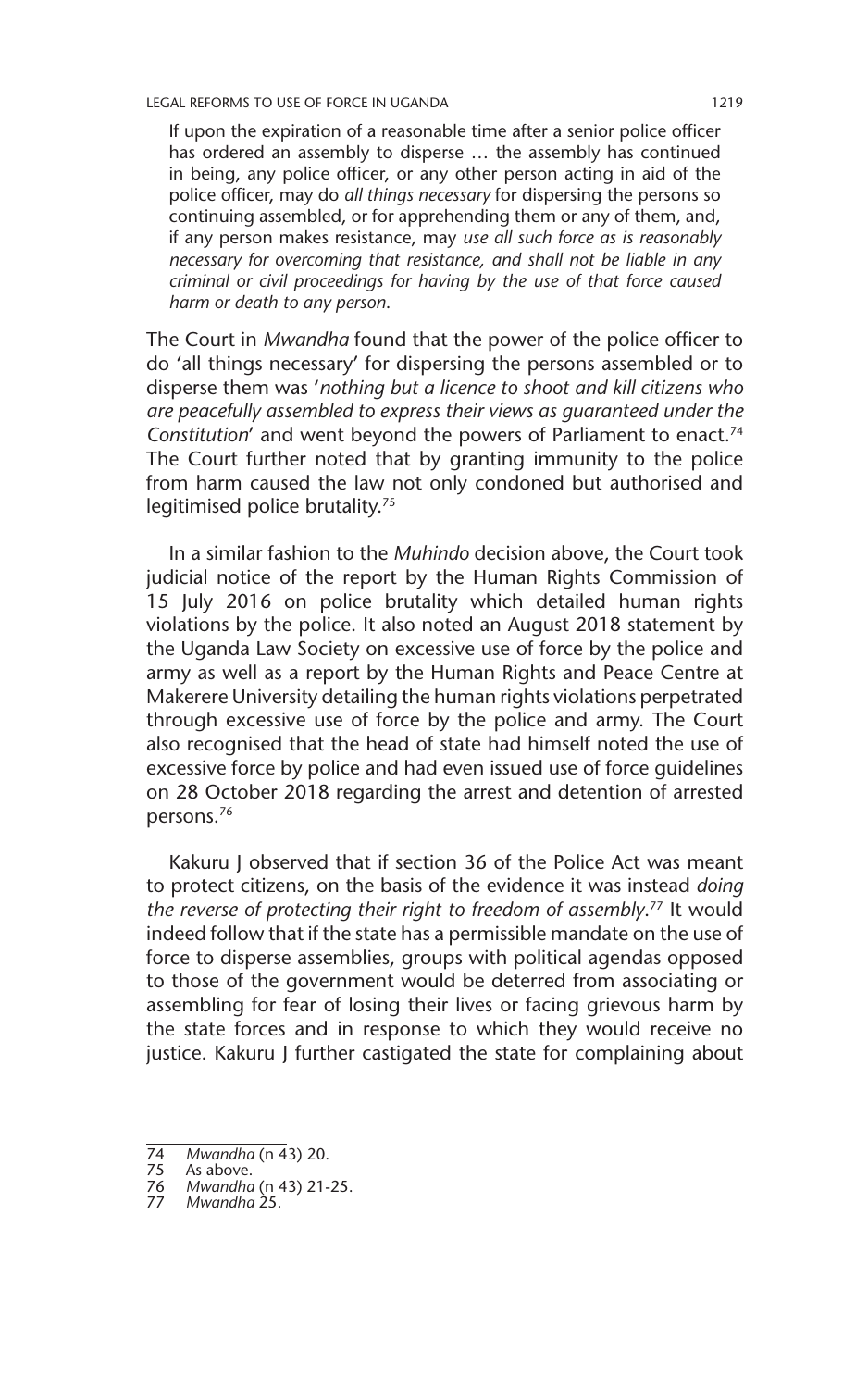the police brutalising its people, yet it retained section 36 on the statute books.78

In the final analysis the Court declared that section 36, among other sections of the Police Act, was in violation of article 20 on obligations of the state to respect and protect human rights, article 22 on the right to life, article 24 on the right to dignity and article 29 on freedom of assembly under the 1995 Constitution.<sup>79</sup>

Based on the discussion of use of force laws under part 2 above, the *Mwandha* decision provides a strong precedent on which to base the claim that all subsisting and similarly-worded statutory provisions granting permissive use of force standards violate the same range of human rights noted in *Mwandha*. In particular, the decision is a blueprint for the nullification of section 69 of the Penal Code which mirrors the impugned section 36 of the Police Act.

#### *3.2.1 Police immunity and the right to a remedy*

It should be observed that the *Mwahdha* decision neglects the fact that police immunity under section 36 of the Police Act (and, by necessary implication, section 69 of the Penal Code Act) violates the right to a remedy, which is another aspect that would strengthen the case for PIL. By providing that a police or army official who uses excessive force 'shall not be liable in any criminal or civil proceedings for having by the use of that force caused harm or death to any person', both the Police Act (section 36) and the Penal Code Act (section 69) not only legitimise brutality, as Kakuru J points out in *Mwandha*, but also infringe on the right to a remedy which is provided for under articles 50 and 20 of the Constitution and violates Uganda's obligations under international law.

As explored above, article 50(1) of the Constitution entitles any aggrieved person to apply to court for redress where any right has been infringed or threatened, while article 20 obliges all agencies of government to uphold, protect and promote the human rights enshrined in the Constitution.

These obligations are fundamental under the International Covenant on Civil and Political Rights (ICCPR) to which Uganda has

<sup>78</sup> As above.<br>79 As above.

As above.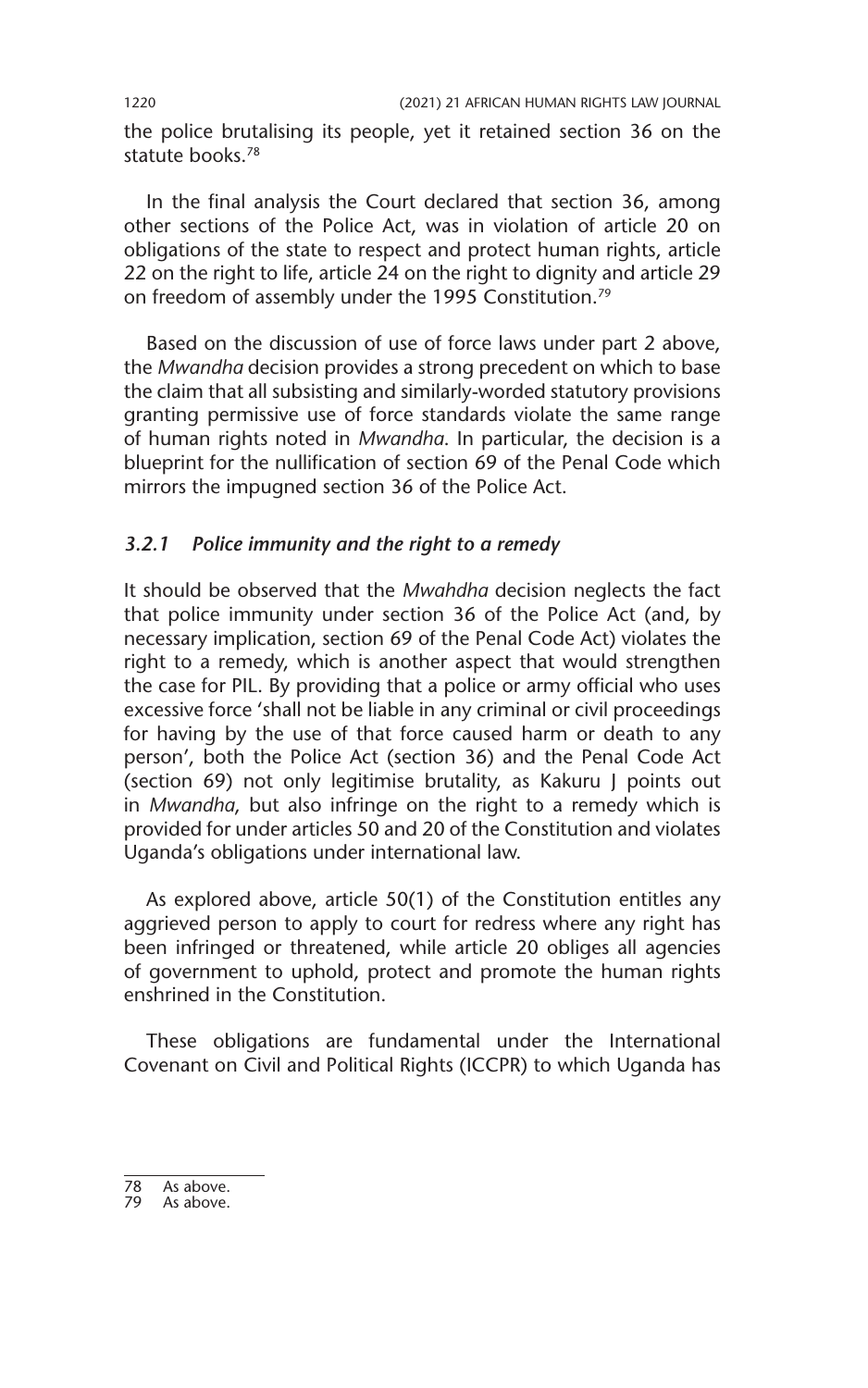acceded.80 Article 2(3) of ICCPR provides that each state party to the Covenant undertakes:

- (a) to ensure that any person whose rights or freedoms as herein recognised are violated shall have an effective remedy, notwithstanding that the violation has been committed by persons acting in an official capacity;
- (b) to ensure that any person claiming such a remedy shall have his right thereto determined by competent judicial, administrative or legislative authorities, or by any other competent authority provided for by the legal system of the State, and to develop the possibilities of judicial remedy;
- (c) to ensure that the competent authorities shall enforce such remedies when granted.

In addition, the United Nations Basic Principles and Guidelines on the Right to a Remedy and Reparation for Victims of Gross Violations of International Human Rights Law and Serious Violations of International Humanitarian Law $81$  detail in article 3 that the scope of the obligation on state parties to respect, ensure respect for and implement international human rights law under the respective bodies of law, includes the duty to:

- (a) take appropriate legislative and administrative and other appropriate measures to prevent violations;
- (b) investigate violations effectively, promptly, thoroughly and impartially and, where appropriate, take action against those allegedly responsible in accordance with domestic and international law;
- (c) provide those who claim to be victims of a human rights or humanitarian law violation with equal and effective access to justice, as described below, irrespective of who may ultimately be the bearer of responsibility for the violation; and
- (d) provide effective remedies to victims, including reparation, as described below.

The Guidelines further provide in article 4:

In cases of gross violations of international human rights law and serious violations of international humanitarian law constituting crimes under international law, states have the duty to investigate and, if there is sufficient evidence, the duty to submit to prosecution the person allegedly responsible for the violations and, if found guilty, the duty to punish her or him.

<sup>80</sup> Uganda acceded to ICCPR on 21 June 1995. See https://treaties.un.org/Pages/ CTCTreaties.aspx?id=4&subid=A&clang=\_en (accessed 24 July 2018).

<sup>81</sup> Adopted and proclaimed by General Assembly Resolution 60/147 of 16 December 2005, https://www.ohchr.org/EN/ProfessionalInterest/Pages/ RemedyAndReparation.aspx (accessed 24 July 2018).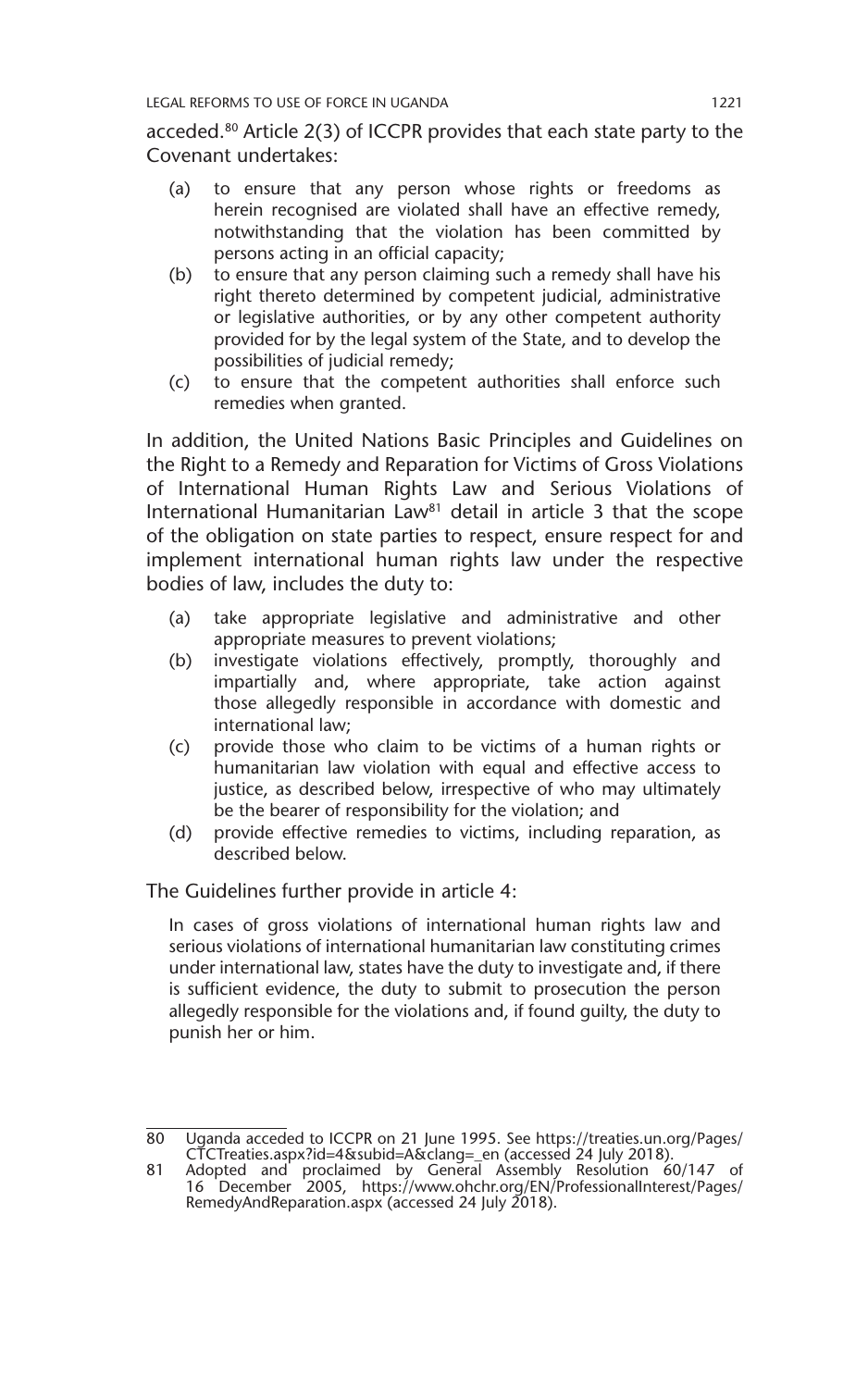The foregoing provisions are also in line with Uganda's Human Rights Enforcement Act which suspends the defence of immunity for proceedings instituted under it.<sup>82</sup>

The impugned provisions of the Penal Code Act and Police Act granting police civil and criminal immunity are in stark contrast to the foregoing obligations on Uganda to grant a remedy to victims of human rights violations even where these are perpetrated by its state officials acting in an official capacity under its permissive use of force laws. These provisions in themselves provide a strong basis for PIL to inject human rights standards on the right to a remedy into Uganda's use of force laws.

It should be noted, however, that despite the foregoing precedents and progressive PIL jurisprudence in Uganda they are yet to have a significant impact on the state of the country's politics and human rights as far as law enforcement, political freedoms to assemble and express political dissent are concerned. As Oloka rightly observes:<sup>83</sup>

The results of PIL litigation in Uganda can be considered mixed at best – and problematic at worst. Although the voice of the judiciary over this period grew in confidence, some of its decisions did not have a marked impact on the body politik, either because the state defied them and reintroduced legislation to thwart the decision, or because the courts themselves were not very clear in terms of the remedies they stipulated.

As arqued earlier and elsewhere, $84$  court orders that imply extensive legal and institutional reforms on control of the use of force are likely to be evaded or deliberately subverted to preserve the regime's political interests. They require additional vigilance from civil society and the courts if real transformation is to be achieved.<sup>85</sup> This observation foregrounds the basis for the ensuing analysis of the limits of declaratory PIL court orders and the potential of structural interdicts as far as reforms on use of force laws in Uganda are concerned.

<sup>82</sup> Secs 10 & 14 Human Rights Enforcement Act 2019.<br>83 Oloka-Onyango (n 60) 26.

<sup>83</sup> Oloka-Onyango (n 60) 26. 84 S Namwase 'Why Uganda needs new laws to hold police in check, accountable' *The Conversation* 25 July 2019, https://theconversation.com/why-ugandaneeds-new-laws-to-hold-police-in-check-and-accountable-120900 (accessed 24 July 2018).

<sup>85</sup> As above.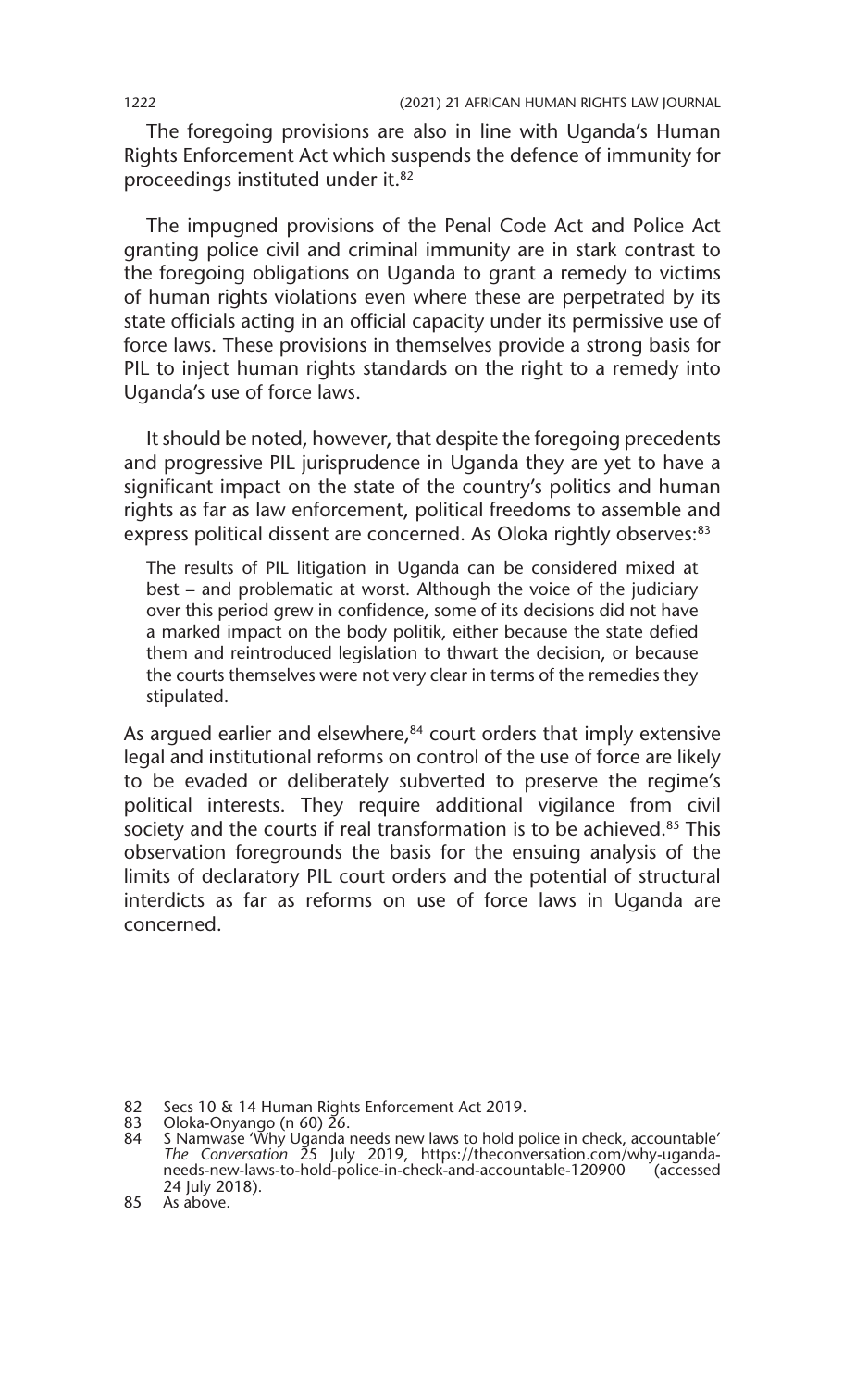### **4 Limits of public interest litigation, the Human Rights Enforcement Act and the case for structural interdict**

Structural interdict has been defined as 'a remedy to deter violations of a similar nature in the future'.<sup>86</sup> The remedy is 'a response to the inadequacy of traditional remedies in responding to systemic violations of a complex organisational nature'.87 It is preferred in 'structural or institutional suits that challenge large-scale government organisational or administrative deficiencies and failures arising from the misuse of discretion, negligence, misunderstanding the law, red tape and deliberate disregard for human rights, among other factors'.88 According to Mbazira, courts usually issue a mandatory structural interdict where 'there is evidence of likely non-compliance with the court's declaratory orders'.<sup>89</sup> The nature of the interdict differs from a mere declaratory order in so far as it enables judges to go beyond being mere umpires to becoming active participants in the disputes before them, granting them continued participation in the implementation of their orders.<sup>90</sup> The structural interdict's most prominent feature is that it 'provides for a complex ongoing requirement of performance and is not a one-shot way approach to providing relief'.91

### Mbazira critically observes:<sup>92</sup>

The interdict has also been inspired by recognition that some constitutional values cannot be fully secured without effecting changes in the structures of complex organisations especially in government bureaucracy settings. In a setting of systemic violations, what would be most appropriate are those remedies that aim at achieving structural reforms and tackling the systemic problems at their root rather than redressing their impact. This may require the development of ongoing measures designed to eliminate the identified mischief.

Thus, for instance, in the landmark school desegregation case in the United States of *Brown v Board of Education* which was aimed at transforming an entrenched one hundred year-old racial segregation system, 'structural interdict had to be applied for reforms to

<sup>86</sup> C Mbazira *Litigating social economic rights in South Africa: A choice between corrective and distributive justice* (2009) 166.

<sup>87</sup> C Mbazira 'From ambivalence to certainty: Norms and principles for the structural interdict in social economic rights litigation in South Africa' (2008) 24 *South African Journal on Human Rights* 5.

<sup>88</sup> As above.<br>89 Mhazira (1

Mbazira (n 86) 171.

<sup>90</sup> Mbazira 176.<br>91 As above As above

<sup>92</sup> Mbazira 177.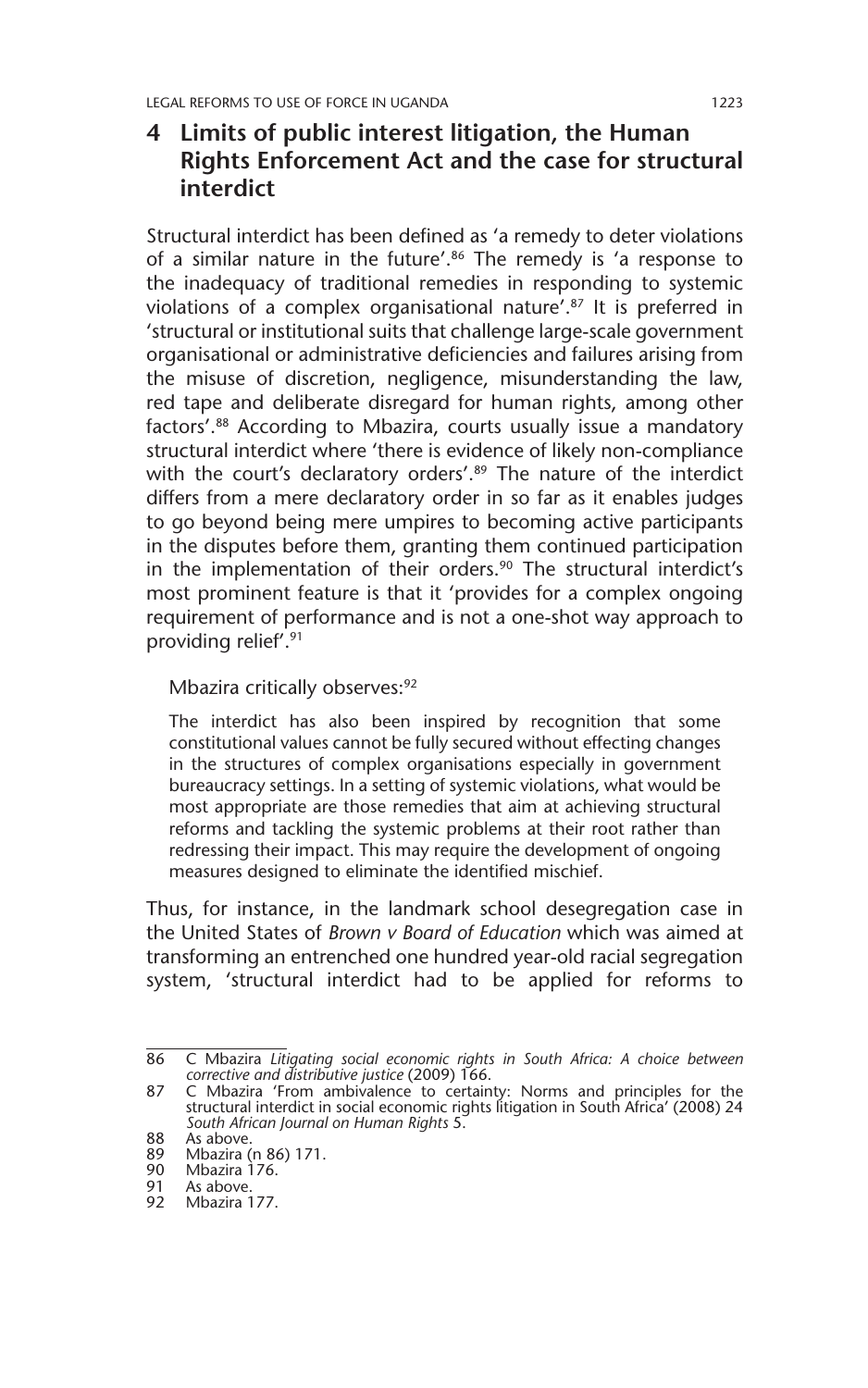be implemented which included new procedures for student assignments; a revision of school transport routes; re-assignment of faculty; reallocation of resources; curricular modifications which would not have been achieved through a 'conventional one stance traditional litigation and remedial procedure'.93

In relation to reforming use of force laws in Uganda, courts are faced with similar entrenched legacies of state violence and repression, hence the recalcitrance of the state towards legal and institutional reforms that might upset the *status quo*. Courts may issue structural interdicts where they anticipate that their declaratory orders will not be complied with, or where it is unsafe to assume that they will be complied with.<sup>94</sup> Past failures to comply or any other reason to assume that court orders will not be complied with are justifiable triggers for structural interdict.<sup>95</sup> Where political interests are at stake, structural interdicts certainly are a worthwhile risk for courts to take.96

Thus, in *Amama Mbabazi v Yoweri Kaguta Museveni & 2 Others*<sup>97</sup> the Supreme Court of Uganda noted the failure by the executive and legislative branches to implement reforms relating to electoral laws and presidential elections as it had recommended in two previous electoral petitions. On this basis the Court issued structural interdicts relating to electoral law reforms on increasing the number of days required to file and decide election disputes; ensuring equal airtime on state-owned media for presidential candidates during campaign seasons; among others. The Court gave the Attorney-General two years from the date of the judgment to report back to it on the steps it had taken towards implementing the recommendations. The structural interdict three years later gave scope to two concerned citizens and a civil society organisation, Kituo Cha Katiba, to sue the Attorney-General for contempt of court, on the grounds that two years had lapsed since the court order without significant progress on the electoral reforms or a report back to the court as had been ordered.<sup>98</sup> The Court found that the Attorney-General was not in contempt, but used the suit to issue further and more specific supervisory orders for the electoral reforms. The reforms were eventually secured in 2020,

<sup>93</sup> Mbazira 179.<br>94 K Roach & G

<sup>94</sup> K Roach & G Budlender 'Mandatory relief and supervisory jurisdiction: When is it appropriate, just and equitable' (2005) 122 *South African Law Journal* 333. 95 As above.

<sup>96</sup> D Hausman 'When and why the South African government disobeys<br>Constitutional Court orders' (2012) 48 Stanford Journal of International Law 453.<br>97 Amama Mbabazi v Yoweri Kaguta Museveni & 2 Others Presidential Election

Petition 1 of 2016.

<sup>98</sup> *Prof Frederick Ssempebwa & 2 Others v Attorney-General* Civil Application 5 of 2019 arising out of Presidential Election Petition 1 of 2016.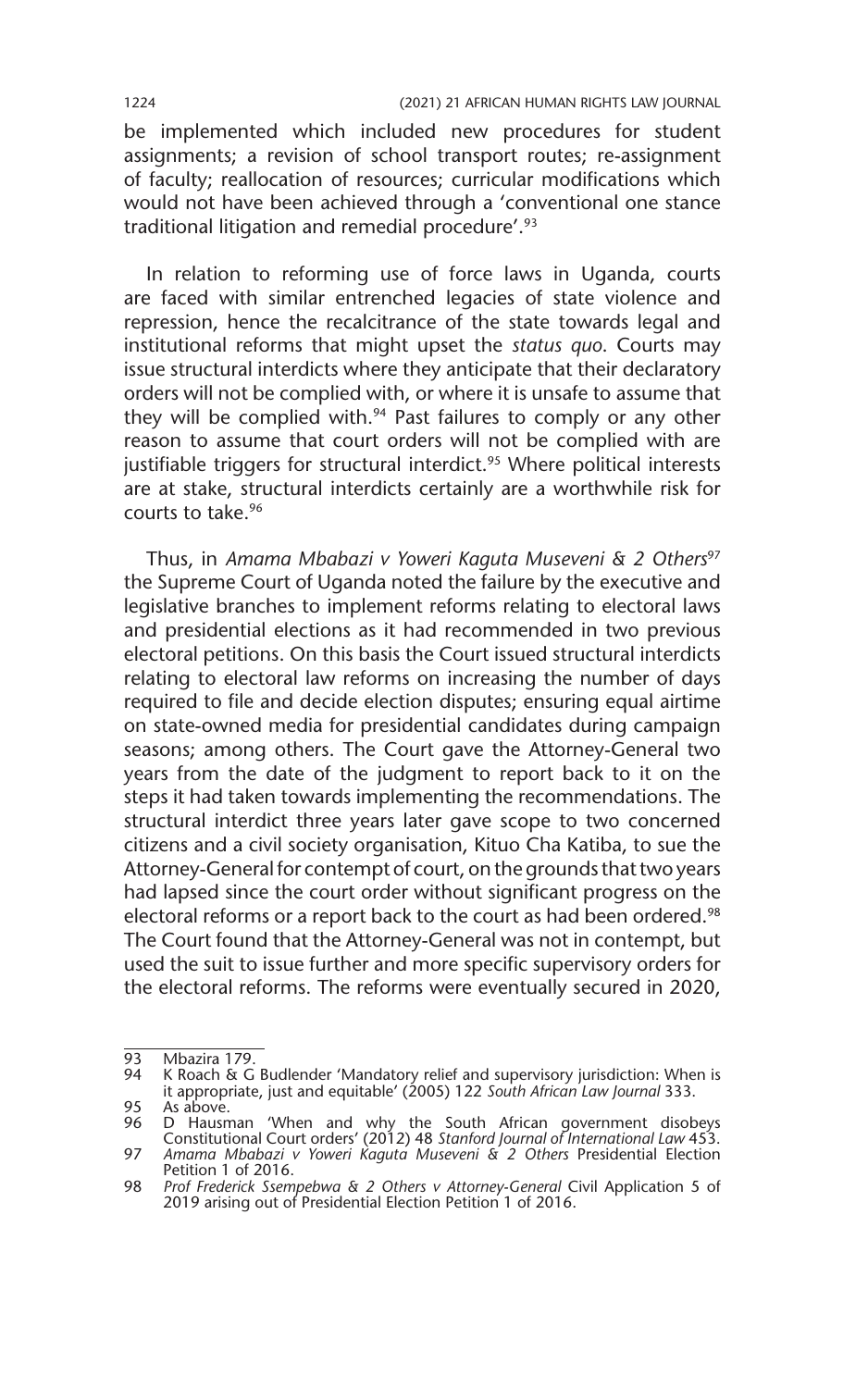four years after the 2016 court order,<sup>99</sup> thanks in part to PIL, but in particular, to the application of structural interdict.

In relation to reforms on use of force laws and regulating joint police and army deployments for law enforcement, a survey of past court decisions suggests that the Ugandan government is likely to ignore or subvert court orders that would require it to give up its control of political spaces and respect the freedoms to assembly and speech, the right to life and dignity, the right to a remedy and freedom from inhumane treatment, through the restrictions on its use of force mandate. Thus, even though in 2008 the Constitutional Court in the case of *Muwanga Kivumbi v Attorney-General*100 nullified a provision of the Police Act which granted powers to the inspector-general of police (IGP) to disperse public assemblies if he or she believed they might cause a breach of the peace, in 2013 the Ugandan Parliament passed the Public Order Management Act reinstalling the same powers.101 The Act gives the IGP powers to regulate the conduct of all public gatherings and to require all conveners to notify him or her of planned public meetings in advance.102 It also grants the IGP powers to bar the convening of a meeting at any venue if it is in the interests of 'crowd and traffic control'.103 The Act thus effectively revives the IGP's powers to limit freedom of assembly which the Court in *Muwanga Kivumbi* had earlier declared unconstitutional.104

To further reflect the entrenched nature of repressive laws on the use of force in the context of political rights on assembly and association, it is little wonder that more than ten years after *Muwanga Kivumbi* the courts found themselves deciding in the *Moses Mwandha* decision above similar questions relating to the constitutionality of the IGP's powers under the Police Act and whether the subsisting sections 33 and 34 of the Police Act were still law in relation to the *Muwanga Kivumbi* decision.105

The foregoing recalcitrance by the state forms the basis for a strong case for adopting structural interdict in relation to PIL geared towards reforms on use of force laws.

<sup>99</sup> See Electoral Commission (Amendment) Act 2020; the Political Parties and Organizations (Amendment) Act 2020; the Parliamentary Elections (Amendment) Act 2020; and the Presidential Elections (Amendment) Act 2020.

<sup>100</sup> *Muwanga Kivumbi v Attorney-General* Constitutional Petition 9 of 2005, https:// ulii.org/ug/judgment/supreme-court-uganda/2008/4-0 (accessed 24 July 2018).

<sup>101</sup> Public Order Management Act 2013 (POMA), https://ulii.org/ug/legislation/ act/2015/1-6 (accessed 24 July 2018). 102 Secs 5, 7 & 8 POMA (n 101).

<sup>103</sup> Secs 7, 8 & 9 POMA (n 101). 104 Namwase (n 84).

<sup>105</sup> *Mwandah* (n 43) 2.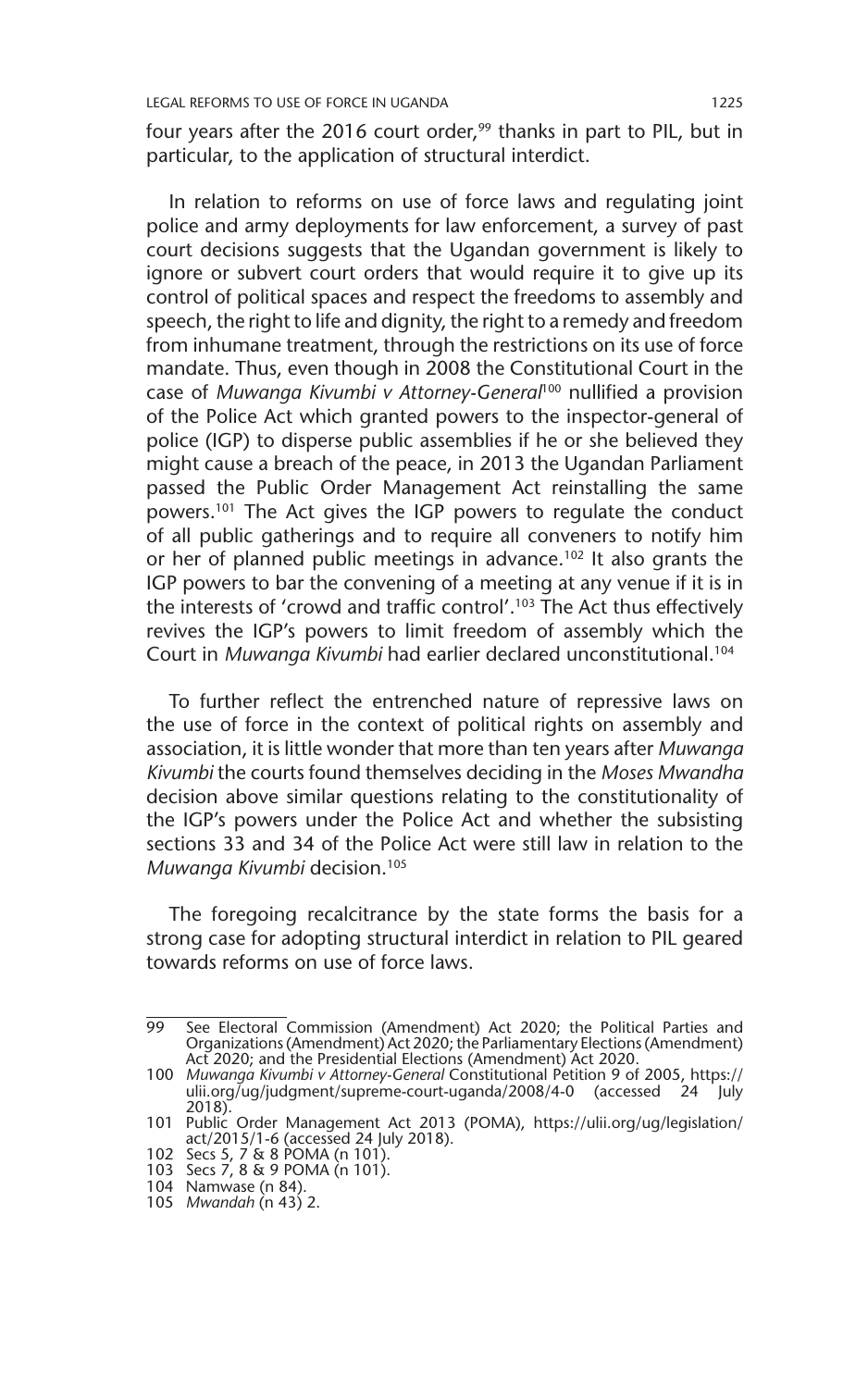### **4.1 Structural interdict under the Human Rights Enforcement Act**

Fortunately for Ugandans, the Human Rights Enforcement Act provides a statutory framework for structural interdict which has already been tested in the *James Muhindo* decision discussed above. The Act, which is made under article 50 of the Constitution, grants courts powers to issue orders they consider appropriate where they determine that fundamental human rights have been violated or ought to be enforced.106 It further provides that all orders made by the courts must be enforced within six months from the date of the judgment unless appealed against.<sup>107</sup> It is here argued that the power of the court to issue 'orders it deems appropriate' grants courts powers to issue a wide range of remedies including those they would consider most effective to address the specific issues in cases before them. Such power extends to the realm of structural interdicts, which impose complex legal and institutional reforms.

Thus, in the *James Muhindo* case, after finding that the absence of regulations to guide the eviction process in Uganda violated human rights under the 1995 Constitution, the Court ordered the state to expedite work on the process of formulating eviction guidelines and noted that due to the gravity of the consequences of their absence a further order ensued for the government to embark on the process and report back to the Court within seven months from the date of handing down the judgment. The Court also specified that the process of developing the guidelines should be consultative, participatory and should draw on the UN Basic Principles and Guidelines on Development Based Evictions and Displacement for guidance on best practices.108

In the foregoing order the Court adopted what Mbazira refers to as the 'report back to court model' of structural interdict.<sup>109</sup> This model requires the respondent, usually the government, to report back to the Court on how it intends to remedy the violations that have been the subject of a court petition.<sup>110</sup> An example of a successful application of the order was highlighted in the *Mbabazi v Museveni* case above. One of the advantages of this 'report back to court' model is that it addresses concerns about separation of powers and competence which are common push-backs against courts when they

<sup>106</sup> Sec 9 Human Rights Enforcement Act (n 82).

<sup>107</sup> Sec 9(4) Human Rights Enforcement Act.

<sup>108</sup> *Muhindo* (n 67) 13.

<sup>109</sup> Mbazira (n 86) 189.

<sup>110</sup> As above.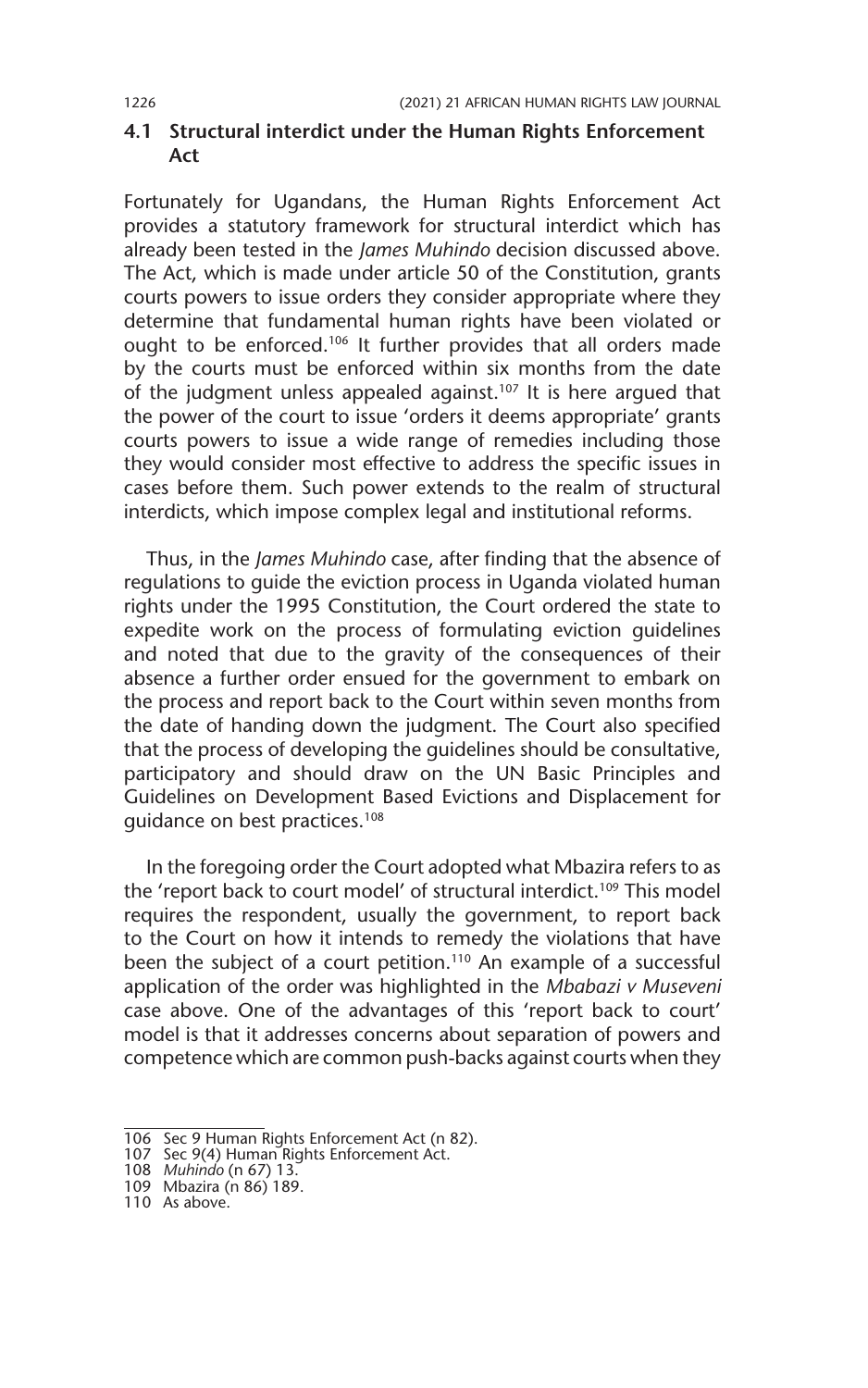deploy structural interdict as a remedy.111 This order allows the court to appear to defer to the executive or legislative arm of government, and is also the most effective way to remedy the violation as it creates an avenue for a self-imposed remedy from the government.<sup>112</sup> This way the court is able to harness the expertise of the government on specific technical solutions.113 Through this deference to the executive the court also ensures that the government itself comes up with a plan that caters to its budgetary capacities and needs.<sup>114</sup> The court thereby minimises specific separation of power concerns that courts should not be making policy and financial decisions as these are the preserve of the executive and legislative branches.<sup>115</sup>

It should be noted, however, that with 'report back to court orders', even if the court defers to the executive it retains jurisdiction over the case and may reject the plan if it considers it inadequate for purposes of meeting the constitutional and human rights standards the state is obligated to fulfil.<sup>116</sup>

Systemic human rights violations, such as those that frequently occur in Uganda due to excessive use of force by state security forces, can most effectively be remedied through structural reforms that tackle their causes at the root rather than simply address their impact.117 This approach requires ongoing legal and possibly institutional reforms designed to address the mischief of excessive force, including the likelihood of restricting the role of the army in the police and law enforcement contexts. Such a process may require the participation of not only the parties to a court petition but all other relevant third parties in the search for the most appropriate solution.<sup>118</sup> This will provide an opening for greater public and civil society consultations and input in a context where there is no civilian police oversight.

Reforming use of force laws might require technical expertise regarding appropriate weapons, crowd control and means of deploying force, and the courts can defer these questions to experts in the police and the government while retaining jurisdiction over the constitutionality of their proposed amendments. Moreover, there

<sup>111</sup> See generally Mbazira (n 86) and (n 87).

<sup>112</sup> Mbazira (n 86) 190.

<sup>113</sup> Mbazira (n 86) 189. 114 Mbazira (n 86) 190.

<sup>115</sup> Mbazira (n 86) 192-195. See also *CEHURD & 3 Others v AG* Constitutional Petition16 of 2011 [2012] UGCC 4, http://www.ulii.org/ug/judgment/ constitutional-court/2012/4 (accessed 24 July 2018).

<sup>116</sup> Mbazira (n 86) 190.

<sup>117</sup> Mbazira (n 86) 177-178.

<sup>118</sup> As above.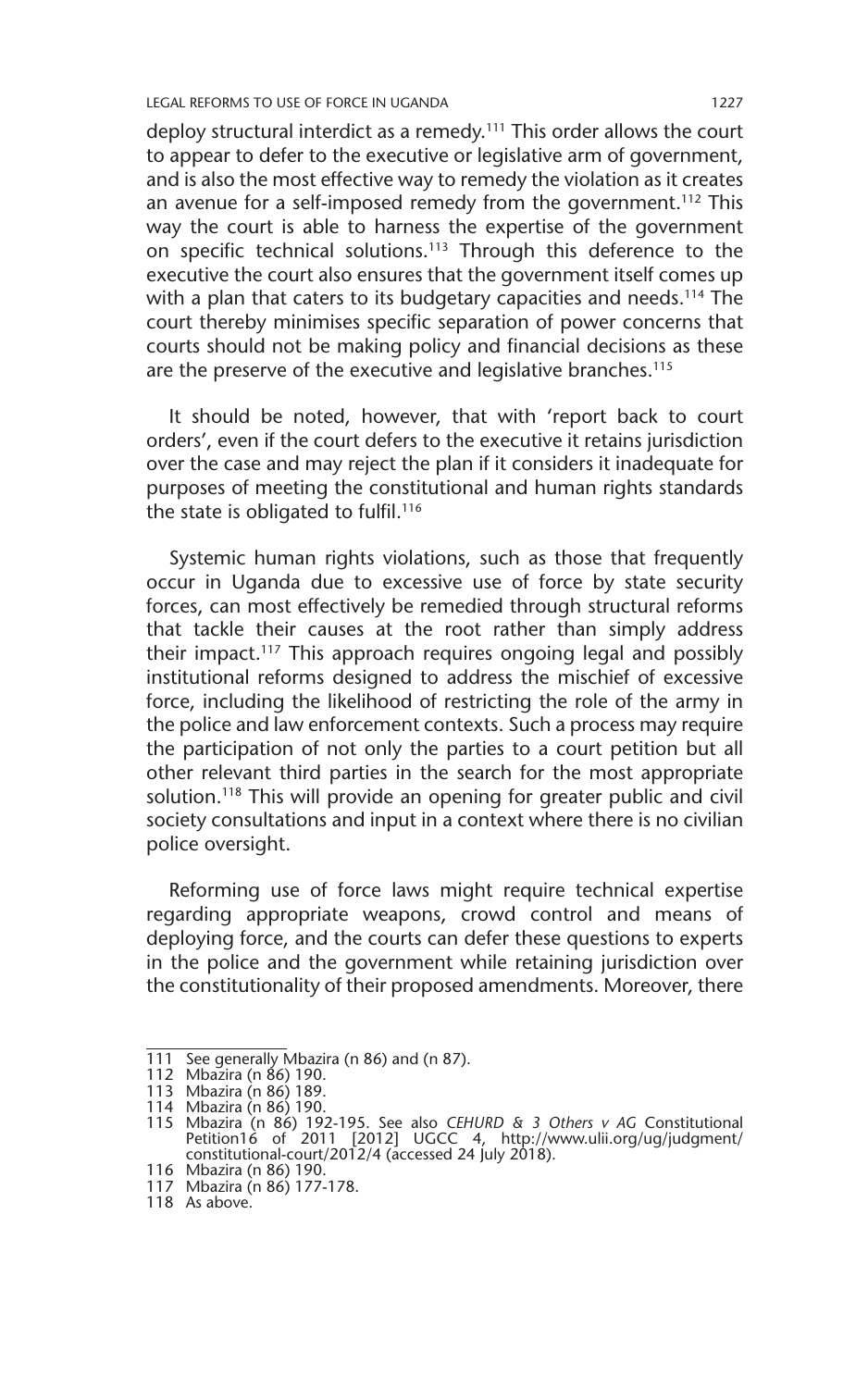are in existence a wealth of international and regional standards against which the court can make a human rights assessment of the government's reform proposals. These include the 1979 Code of Conduct for law enforcement officials;<sup>119</sup> the 1990 United Nations Basic Principles on the Use of force and Firearms for Law Enforcement Officials;120 the 2020 UN Human Rights Guidance on Less-Lethal Weapons in Law Enforcement; and the African Union Guidelines for Policing of Assemblies by Law Enforcement Officials in Africa.<sup>121</sup>

Based on the arguments made earlier about police and military control, Ugandan courts can expect resistance and subversion from the state in pursuing meaningful reform of use of force laws and the law regulating joint police and military deployments in law enforcement contexts. In order effectively to manoeuvre against likely state recalcitrance, the courts cannot depend on ordinary traditional PIL declaratory remedies. They can fully exploit the liberal avenues of structural interdict to be availed under the Constitution as well as the Human Rights Enforcement Act, as demonstrated above. For civil society and other concerned Ugandan citizens there already is in the country's 1995 Constitution, the regional and international instruments Uganda has ratified and in the various court precedents discussed above a legal basis for a successful public interest challenge to the permissive statutory laws on the use of force that enable a militarised approach to law enforcement and the attendant human rights violations they facilitate.

### **5 Conclusion**

Uganda's history indicates that successive regimes have deployed the police and army to secure and maintain political control and domination. This has fed a cycle of violence characterised by civil wars and military *coups*. The continuing existence of permissive colonial era laws on the use of force coupled with the militarisation of the police force in Uganda has reinforced the continuation of such violence. This article has demonstrated that the failure by the Ugandan government to implement comprehensive legal and institutional reforms governing the use of force and firearms in Uganda threatens the rights to life, freedom from torture, freedom of assembly and the right to a remedy protected under the Ugandan Constitution. Further, the lack of a robust regulatory framework

<sup>119</sup> https://www.ohchr.org/EN/ProfessionalInterest/Pages/LawEnforcement Officials.aspx (accessed 24 July 2018).

<sup>120</sup> Basic Principles (n 39).

<sup>121</sup> https://www.saferspaces.org.za/resources/entry/guidelines-for-the-policing-ofassemblies-by-law-enforcement-officials-in-a (accessed 24 July 2018).